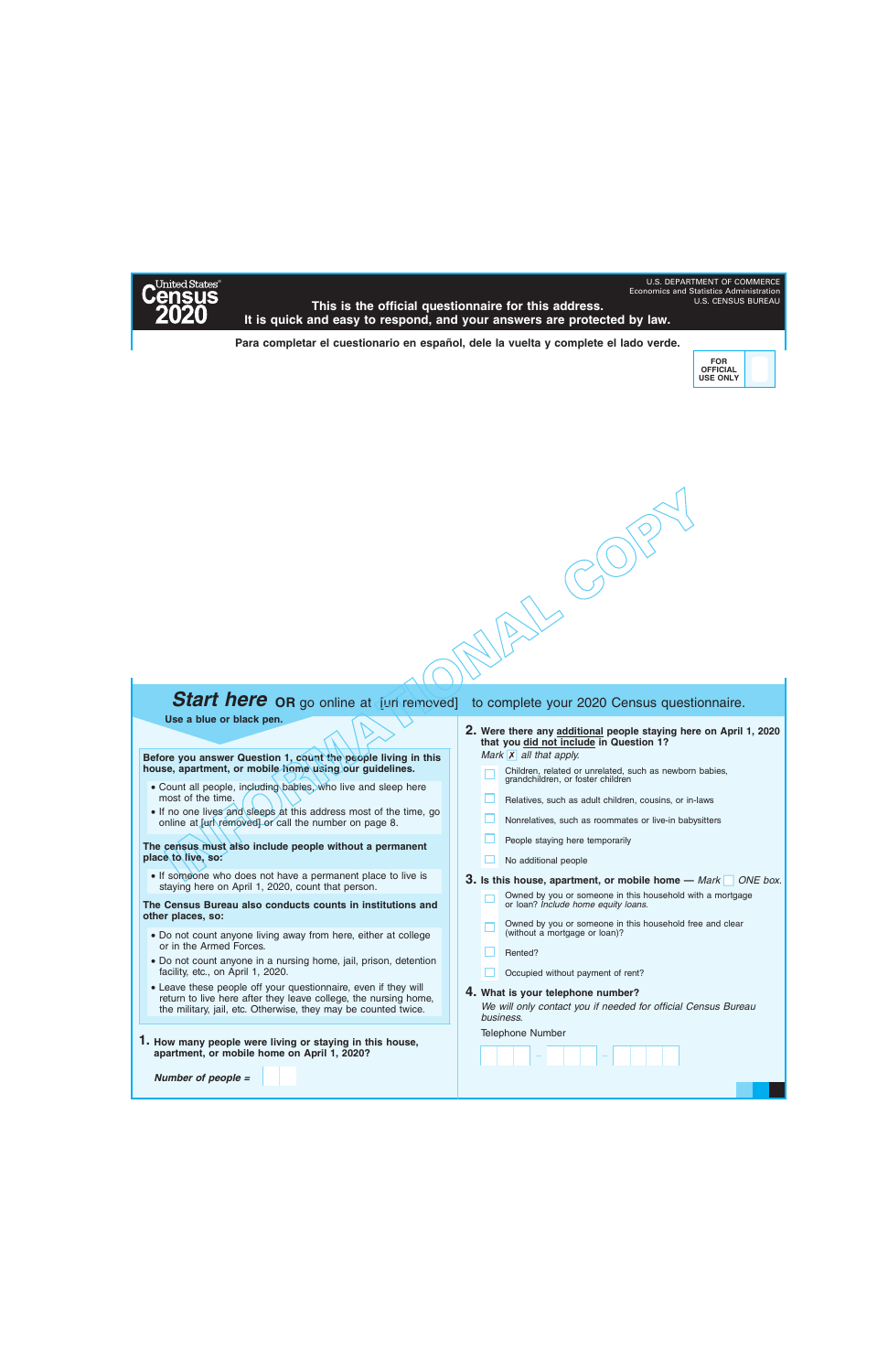| <b>Person 1</b>                                                                                                              |                                                                                                                                  |  |
|------------------------------------------------------------------------------------------------------------------------------|----------------------------------------------------------------------------------------------------------------------------------|--|
|                                                                                                                              |                                                                                                                                  |  |
|                                                                                                                              |                                                                                                                                  |  |
|                                                                                                                              | 9. What is Person 1's race?                                                                                                      |  |
| 5. Please provide information for each person living here. If<br>there is someone living here who pays the rent or owns this | Mark $X$ one or more boxes <b>AND</b> print origins.                                                                             |  |
| residence, start by listing him or her as Person 1. If the<br>owner or the person who pays the rent does not live here,      | White - Print, for example, German, Irish, English, Italian,                                                                     |  |
| start by listing any adult living here as Person 1.                                                                          | Lebanese, Egyptian, etc. $\overline{\mathcal{L}}$                                                                                |  |
| What is Person 1's name? Print name below.<br><b>First Name</b><br>MI                                                        |                                                                                                                                  |  |
|                                                                                                                              | Black or African Am. - Print, for example, African American,                                                                     |  |
|                                                                                                                              | Jamaican, Haitian, Nigerian, Ethiopian, Somali, etc. $\bar{\mathcal{L}}$                                                         |  |
| Last Name(s)                                                                                                                 |                                                                                                                                  |  |
|                                                                                                                              |                                                                                                                                  |  |
|                                                                                                                              | American Indian or Alaska Native - Print name of enrolled or<br>principal tribe(s), for example, Navajo Nation, Blackfeet Tribe, |  |
| 6. What is Person 1's sex? Mark<br>ONE box.                                                                                  | Mayan, Aztec, Native Village of Barrow Inupiat Traditional<br>Government, Nome Eskimo Community, etc. $\overline{\mathbf{x}}$    |  |
| Male<br>Female                                                                                                               |                                                                                                                                  |  |
|                                                                                                                              |                                                                                                                                  |  |
| 7. What is Person 1's age and what is Person 1's date of                                                                     | Vietnamese<br>Chinese<br>Native Hawaiian                                                                                         |  |
| birth? For babies less than 1 year old, do not write the age in<br>months. Write 0 as the age.                               | <b>Filipino</b><br>Korean<br>Samoan                                                                                              |  |
| Print numbers in boxes.                                                                                                      | Japanese<br>Asian Indian<br>Chamorro                                                                                             |  |
| Age on April 1, 2020<br>Year of birth<br>Month<br>Day                                                                        | Other Asian -<br>Other Pacific Islander -<br>Print, for example,<br>Print, for example,                                          |  |
| years                                                                                                                        | Pakistani, Cambodian,<br>Tongan, Fijian,<br>Marshallese, etc. $\overline{\chi}$<br>Hmong, etc. $\overline{\mathbf{x}}$           |  |
|                                                                                                                              |                                                                                                                                  |  |
| → NOTE: Please answer BOTH Question 8 about Hispanic<br>origin and Question 9 about race. For this census, Hispanic          |                                                                                                                                  |  |
| origins are not races.                                                                                                       | Some other race - Print race or origin. $\overline{\chi}$                                                                        |  |
| 8. Is Person 1 of Hispanic, Latino, or Spanish origin?                                                                       |                                                                                                                                  |  |
| No, not of Hispanic, Latino, or Spanish origin                                                                               |                                                                                                                                  |  |
| Yes, Mexican, Mexican Am., Chicano                                                                                           |                                                                                                                                  |  |
| Yes, Puerto Rican                                                                                                            |                                                                                                                                  |  |
| Yes, Cuban                                                                                                                   |                                                                                                                                  |  |
| Yes, another Hispanic, Latino, or Spanish origin - Print, for<br>example, Salvadoran, Dominican, Colombian, Guatemalan,      |                                                                                                                                  |  |
| Spaniard, Ecuadorian, etc. $\overline{\mathcal{L}}$                                                                          |                                                                                                                                  |  |
|                                                                                                                              |                                                                                                                                  |  |
|                                                                                                                              |                                                                                                                                  |  |
|                                                                                                                              |                                                                                                                                  |  |
|                                                                                                                              |                                                                                                                                  |  |
|                                                                                                                              |                                                                                                                                  |  |
|                                                                                                                              |                                                                                                                                  |  |
|                                                                                                                              |                                                                                                                                  |  |
|                                                                                                                              | → If more people were counted in Question 1 on<br>the front page, continue with Person 2 on the                                  |  |
|                                                                                                                              | next page.                                                                                                                       |  |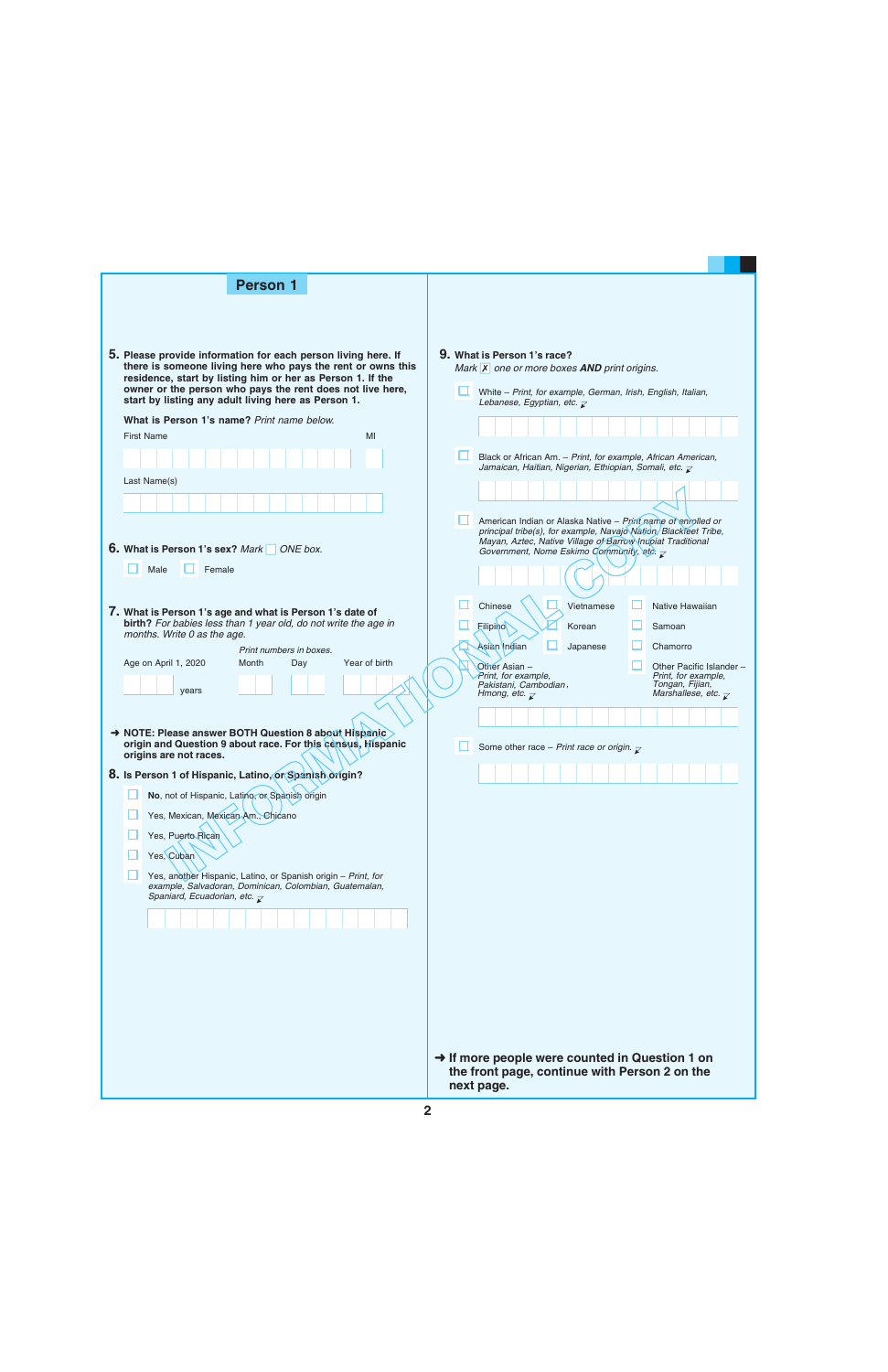| <b>Person 2</b><br>1. Print name of                                                                                               |                                              | 7. What is this person's race?                                                                                                                                                                 |
|-----------------------------------------------------------------------------------------------------------------------------------|----------------------------------------------|------------------------------------------------------------------------------------------------------------------------------------------------------------------------------------------------|
| <b>First Name</b>                                                                                                                 | MI                                           | Mark $\overline{X}$ one or more boxes <b>AND</b> print origins.                                                                                                                                |
|                                                                                                                                   |                                              | White - Print, for example, German, Irish, English, Italian,<br>Lebanese, Egyptian, etc. $\overline{\mathcal{L}}$                                                                              |
| Last Name(s)                                                                                                                      |                                              |                                                                                                                                                                                                |
|                                                                                                                                   |                                              |                                                                                                                                                                                                |
|                                                                                                                                   |                                              | Black or African Am. - Print, for example, African American,                                                                                                                                   |
| 2. Does this person usually live or stay somewhere else?                                                                          |                                              | Jamaican, Haitian, Nigerian, Ethiopian, Somali, etc. $\bar{\mathcal{L}}$                                                                                                                       |
| Mark $\overline{X}$ all that apply.                                                                                               |                                              |                                                                                                                                                                                                |
| <b>No</b>                                                                                                                         |                                              |                                                                                                                                                                                                |
| Yes, for college                                                                                                                  | Yes, with a parent or<br>other relative      | American Indian or Alaska Native – Print name of enrolled or<br>principal tribe(s), for example, Navajo Nation, Blackfeet Tribe,<br>Mayan, Aztec, Native Village of Barrow Inupiat Traditional |
| Yes, for a military assignment                                                                                                    | Yes, at a seasonal or                        | Government, Nome Eskimo Community, etc. $\overline{\mathcal{L}}$                                                                                                                               |
| Yes, for a job or business                                                                                                        | second residence<br>Yes, in a jail or prison |                                                                                                                                                                                                |
| Yes, in a nursing home                                                                                                            | Yes, for another reason                      |                                                                                                                                                                                                |
|                                                                                                                                   |                                              | Vietnamese<br>Chinese<br>Native Hawaiian                                                                                                                                                       |
| <b>3.</b> How is this person related to Person 1? Mark X ONE box.                                                                 |                                              | Korean<br>Filipino<br>Samoan                                                                                                                                                                   |
| Opposite-sex husband/wife/spouse                                                                                                  | Father or mother                             | Japanese<br>Asian Indian<br>Chamorro                                                                                                                                                           |
| Opposite-sex unmarried partner                                                                                                    | ப<br>Grandchild                              | Other Asian<br>Other Pacific Islander -                                                                                                                                                        |
| Same-sex husband/wife/spouse                                                                                                      | Parent-in-law                                | Print, for example,<br>Print, for example,<br>Pakistani, Cambodian,<br>Tongan, Fijian,                                                                                                         |
| Same-sex unmarried partner                                                                                                        | Son-in-law or daughter-in-law                | Hmong, etc. $\overline{\mathcal{K}}$<br>Marshallese, etc. $\overline{\mathcal{L}}$                                                                                                             |
| Biological son or daughter                                                                                                        | Other relative                               |                                                                                                                                                                                                |
| Adopted son or daughter                                                                                                           | Roommate or housemate                        | Some other race - Print race or origin. $\sqrt{\ }$                                                                                                                                            |
| Stepson or stepdaughter                                                                                                           | Foster child                                 |                                                                                                                                                                                                |
| Brother or sister                                                                                                                 | Other nonrelative                            |                                                                                                                                                                                                |
| 4. What is this person's sex? Mark X QNE box                                                                                      |                                              |                                                                                                                                                                                                |
| Male<br>Female                                                                                                                    |                                              |                                                                                                                                                                                                |
|                                                                                                                                   |                                              |                                                                                                                                                                                                |
| 5. What is this person's age and what is this person's date of<br>birth? For babies less than 1 year old, do not write the age in |                                              |                                                                                                                                                                                                |
| months. Write g as the age                                                                                                        |                                              |                                                                                                                                                                                                |
|                                                                                                                                   | Print numbers in boxes.                      |                                                                                                                                                                                                |
| Age on April 1, 2020<br>Month                                                                                                     | Year of birth<br>Day                         |                                                                                                                                                                                                |
| vears                                                                                                                             |                                              |                                                                                                                                                                                                |
| → NOTE: Please answer BOTH Question 6 about Hispanic                                                                              |                                              |                                                                                                                                                                                                |
| origin and Question 7 about race. For this census, Hispanic<br>origins are not races.                                             |                                              |                                                                                                                                                                                                |
| 6. Is this person of Hispanic, Latino, or Spanish origin?                                                                         |                                              |                                                                                                                                                                                                |
| No, not of Hispanic, Latino, or Spanish origin                                                                                    |                                              |                                                                                                                                                                                                |
|                                                                                                                                   |                                              |                                                                                                                                                                                                |
| Yes, Mexican, Mexican Am., Chicano<br>Yes, Puerto Rican                                                                           |                                              |                                                                                                                                                                                                |
| Yes, Cuban                                                                                                                        |                                              |                                                                                                                                                                                                |
| Yes, another Hispanic, Latino, or Spanish origin - Print, for                                                                     |                                              |                                                                                                                                                                                                |
| example, Salvadoran, Dominican, Colombian, Guatemalan,<br>Spaniard, Ecuadorian, etc. $\overline{\mathcal{L}}$                     |                                              | $\rightarrow$ If more people were counted in Question 1 on                                                                                                                                     |
|                                                                                                                                   |                                              | the front page, continue with Person 3 on the<br>next page.                                                                                                                                    |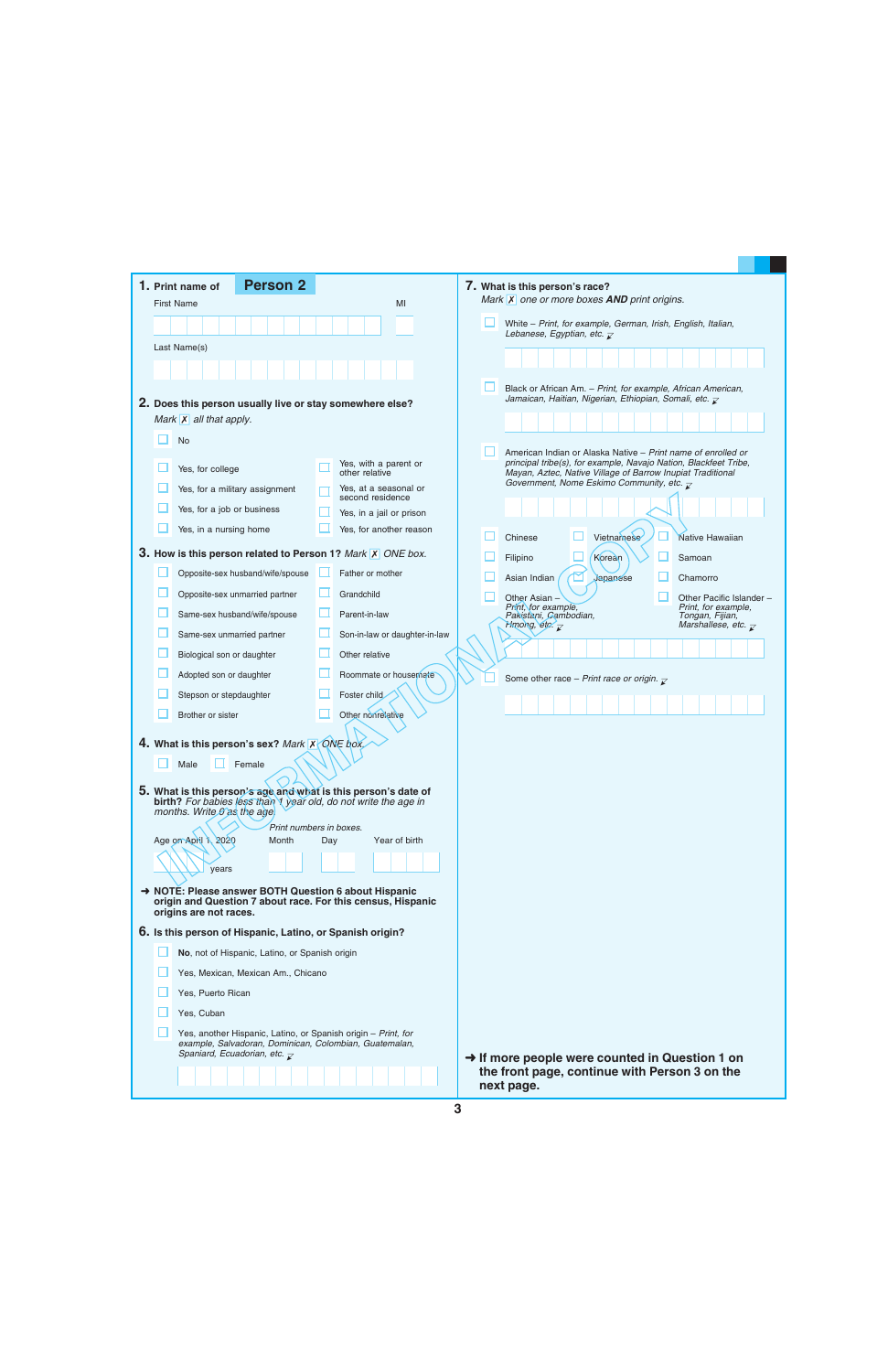|                                                     | <b>Person 3</b><br>1. Print name of                                                                                                                              |     |                                           |  | 7. What is this person's race?                                                                                                                                                                     |
|-----------------------------------------------------|------------------------------------------------------------------------------------------------------------------------------------------------------------------|-----|-------------------------------------------|--|----------------------------------------------------------------------------------------------------------------------------------------------------------------------------------------------------|
|                                                     | <b>First Name</b>                                                                                                                                                |     | MI                                        |  | Mark $\overline{X}$ one or more boxes <b>AND</b> print origins.                                                                                                                                    |
|                                                     |                                                                                                                                                                  |     |                                           |  | White - Print, for example, German, Irish, English, Italian,<br>Lebanese, Egyptian, etc. $\overline{\mathcal{L}}$                                                                                  |
|                                                     | Last Name(s)                                                                                                                                                     |     |                                           |  |                                                                                                                                                                                                    |
|                                                     |                                                                                                                                                                  |     |                                           |  |                                                                                                                                                                                                    |
|                                                     |                                                                                                                                                                  |     |                                           |  | Black or African Am. - Print, for example, African American,<br>Jamaican, Haitian, Nigerian, Ethiopian, Somali, etc. $\bar{\mathcal{L}}$                                                           |
|                                                     | 2. Does this person usually live or stay somewhere else?                                                                                                         |     |                                           |  |                                                                                                                                                                                                    |
|                                                     | Mark $\overline{X}$ all that apply.                                                                                                                              |     |                                           |  |                                                                                                                                                                                                    |
|                                                     | <b>No</b>                                                                                                                                                        |     |                                           |  | American Indian or Alaska Native – Print name of enrolled or                                                                                                                                       |
|                                                     | Yes, for college                                                                                                                                                 |     | Yes, with a parent or<br>other relative   |  | principal tribe(s), for example, Navajo Nation, Blackfeet Tribe,<br>Mayan, Aztec, Native Village of Barrow Inupiat Traditional<br>Government, Nome Eskimo Community, etc. $\overline{\mathcal{L}}$ |
|                                                     | Yes, for a military assignment                                                                                                                                   |     | Yes, at a seasonal or<br>second residence |  |                                                                                                                                                                                                    |
|                                                     | Yes, for a job or business                                                                                                                                       |     | Yes, in a jail or prison                  |  |                                                                                                                                                                                                    |
|                                                     | Yes, in a nursing home                                                                                                                                           |     | Yes, for another reason                   |  | ∀∑<br>Mative Hawaiian<br>Chinese<br>Vietnamese                                                                                                                                                     |
|                                                     | 3. How is this person related to Person 1? Mark X ONE box.                                                                                                       |     |                                           |  | Samoan<br>Korear<br>Filipino                                                                                                                                                                       |
|                                                     | Opposite-sex husband/wife/spouse                                                                                                                                 |     | Father or mother                          |  | Japanese<br>Asian Indian<br>Chamorro                                                                                                                                                               |
|                                                     | Opposite-sex unmarried partner                                                                                                                                   |     | Grandchild                                |  | Other Asian -<br>Other Pacific Islander -                                                                                                                                                          |
|                                                     | Same-sex husband/wife/spouse                                                                                                                                     |     | Parent-in-law                             |  | Print, for example,<br>Print, for example,<br>Pakistani, Cambodian,<br>Tongan, Fijian,                                                                                                             |
|                                                     | Same-sex unmarried partner                                                                                                                                       |     | Son-in-law or daughter-in-law             |  | Hmong, etc. $\sqrt{ }$<br>Marshallese, etc. $\overline{\mathcal{L}}$                                                                                                                               |
|                                                     | Biological son or daughter                                                                                                                                       |     | Other relative                            |  |                                                                                                                                                                                                    |
|                                                     | Adopted son or daughter                                                                                                                                          |     | Roommate or housemate                     |  | Some other race - Print race or origin. $\bar{\chi}$                                                                                                                                               |
|                                                     | Stepson or stepdaughter                                                                                                                                          |     | Foster child                              |  |                                                                                                                                                                                                    |
|                                                     | Brother or sister                                                                                                                                                |     | Other nonrelative                         |  |                                                                                                                                                                                                    |
|                                                     | 4. What is this person's sex? Mark X ONE box.                                                                                                                    |     |                                           |  |                                                                                                                                                                                                    |
|                                                     | $\Box$ Male $\Box$ Female                                                                                                                                        |     |                                           |  |                                                                                                                                                                                                    |
|                                                     |                                                                                                                                                                  |     |                                           |  |                                                                                                                                                                                                    |
|                                                     | 5. What is this person's age and what is this person's date of<br>birth? For babies less than 1 year old, do not write the age in<br>months. Write 0 as the age. |     |                                           |  |                                                                                                                                                                                                    |
|                                                     | Print-riumbers in boxes.                                                                                                                                         |     |                                           |  |                                                                                                                                                                                                    |
|                                                     | Age on April 1, 2020<br>Month                                                                                                                                    | Day | Year of birth                             |  |                                                                                                                                                                                                    |
|                                                     | years                                                                                                                                                            |     |                                           |  |                                                                                                                                                                                                    |
|                                                     | A NOTE: Please answer BOTH Question 6 about Hispanic<br>origin and Question 7 about race. For this census, Hispanic<br>origins are not races.                    |     |                                           |  |                                                                                                                                                                                                    |
|                                                     | 6. Is this person of Hispanic, Latino, or Spanish origin?                                                                                                        |     |                                           |  |                                                                                                                                                                                                    |
|                                                     | No, not of Hispanic, Latino, or Spanish origin                                                                                                                   |     |                                           |  |                                                                                                                                                                                                    |
| Yes, Mexican, Mexican Am., Chicano                  |                                                                                                                                                                  |     |                                           |  |                                                                                                                                                                                                    |
|                                                     | Yes, Puerto Rican                                                                                                                                                |     |                                           |  |                                                                                                                                                                                                    |
|                                                     | Yes, Cuban                                                                                                                                                       |     |                                           |  |                                                                                                                                                                                                    |
|                                                     | Yes, another Hispanic, Latino, or Spanish origin - Print, for<br>example, Salvadoran, Dominican, Colombian, Guatemalan,                                          |     |                                           |  |                                                                                                                                                                                                    |
| Spaniard, Ecuadorian, etc. $\overline{\mathcal{L}}$ |                                                                                                                                                                  |     |                                           |  | $\rightarrow$ If more people were counted in Question 1 on<br>the front page, continue with Person 4 on the<br>next page.                                                                          |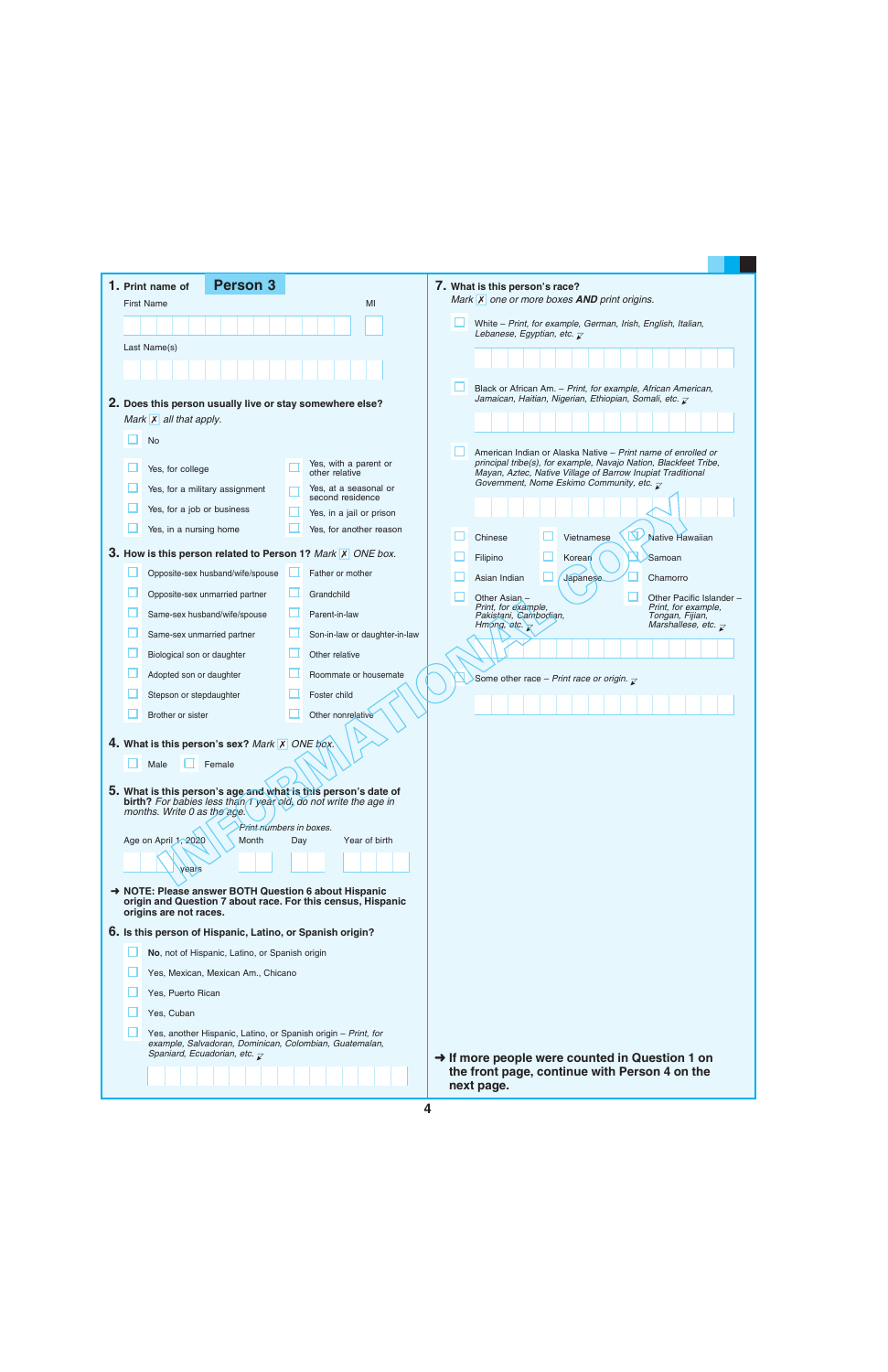| <b>Person 4</b><br>1. Print name of                                                                                                                                            |                                           | 7. What is this person's race?                                                                                                                                                                 |
|--------------------------------------------------------------------------------------------------------------------------------------------------------------------------------|-------------------------------------------|------------------------------------------------------------------------------------------------------------------------------------------------------------------------------------------------|
| <b>First Name</b>                                                                                                                                                              | MI                                        | Mark $\overline{X}$ one or more boxes <b>AND</b> print origins.                                                                                                                                |
|                                                                                                                                                                                |                                           | White - Print, for example, German, Irish, English, Italian,<br>Lebanese, Egyptian, etc. $\overline{\mathcal{L}}$                                                                              |
| Last Name(s)                                                                                                                                                                   |                                           |                                                                                                                                                                                                |
|                                                                                                                                                                                |                                           |                                                                                                                                                                                                |
|                                                                                                                                                                                |                                           | Black or African Am. - Print, for example, African American,<br>Jamaican, Haitian, Nigerian, Ethiopian, Somali, etc. $\bar{\mathcal{L}}$                                                       |
| 2. Does this person usually live or stay somewhere else?                                                                                                                       |                                           |                                                                                                                                                                                                |
| Mark $\overline{X}$ all that apply.                                                                                                                                            |                                           |                                                                                                                                                                                                |
| <b>No</b>                                                                                                                                                                      |                                           |                                                                                                                                                                                                |
| Yes, for college                                                                                                                                                               | Yes, with a parent or<br>other relative   | American Indian or Alaska Native – Print name of enrolled or<br>principal tribe(s), for example, Navajo Nation, Blackfeet Tribe,<br>Mayan, Aztec, Native Village of Barrow Inupiat Traditional |
| Yes, for a military assignment                                                                                                                                                 | Yes, at a seasonal or<br>second residence | Government, Nome Eskimo Community, etc. $\overline{\mathcal{L}}$                                                                                                                               |
| Yes, for a job or business                                                                                                                                                     | Yes, in a jail or prison                  |                                                                                                                                                                                                |
| Yes, in a nursing home                                                                                                                                                         | Yes, for another reason                   | Native Hawaiian                                                                                                                                                                                |
| <b>3. How is this person related to Person 1?</b> Mark ONE box.                                                                                                                |                                           | Vietnamese<br>Chinese<br>Korean<br>Filipino<br>Samoan                                                                                                                                          |
| Opposite-sex husband/wife/spouse                                                                                                                                               | Father or mother                          | Japanese<br>Asian Indian<br>Chamorro                                                                                                                                                           |
| Opposite-sex unmarried partner                                                                                                                                                 | ப<br>Grandchild                           | Other Asian<br>Other Pacific Islander -                                                                                                                                                        |
| Same-sex husband/wife/spouse                                                                                                                                                   | Parent-in-law                             | Print, for example,<br>Print, for example,<br>Pakistani, Cambodian,<br>Tongan, Fijian,                                                                                                         |
| Same-sex unmarried partner                                                                                                                                                     | Son-in-law or daughter-in-law             | Hmong, etc. $\overline{\mathcal{K}}$<br>Marshallese, etc. $\overline{\mathcal{L}}$                                                                                                             |
| Biological son or daughter                                                                                                                                                     | Other relative                            |                                                                                                                                                                                                |
| Adopted son or daughter                                                                                                                                                        | Roommate or housemate                     | Some other race - Print race or origin. $\sqrt{\ }$                                                                                                                                            |
| Stepson or stepdaughter                                                                                                                                                        | Foster child                              |                                                                                                                                                                                                |
| Brother or sister                                                                                                                                                              | Other nonrelative                         |                                                                                                                                                                                                |
| 4. What is this person's sex? Mark X QNE box                                                                                                                                   |                                           |                                                                                                                                                                                                |
|                                                                                                                                                                                |                                           |                                                                                                                                                                                                |
| Male<br>Female                                                                                                                                                                 |                                           |                                                                                                                                                                                                |
| 5. What is this person's age and what is this person's date of<br>birth? For babies less than 1 year old, do not write the age in<br>months. Write g as the age                |                                           |                                                                                                                                                                                                |
|                                                                                                                                                                                | Print numbers in boxes.                   |                                                                                                                                                                                                |
| Age on April 1, 2020<br>Month                                                                                                                                                  | Year of birth<br>Day                      |                                                                                                                                                                                                |
| vears                                                                                                                                                                          |                                           |                                                                                                                                                                                                |
| → NOTE: Please answer BOTH Question 6 about Hispanic<br>origin and Question 7 about race. For this census, Hispanic                                                            |                                           |                                                                                                                                                                                                |
| origins are not races.<br>6. Is this person of Hispanic, Latino, or Spanish origin?                                                                                            |                                           |                                                                                                                                                                                                |
| No, not of Hispanic, Latino, or Spanish origin                                                                                                                                 |                                           |                                                                                                                                                                                                |
| Yes, Mexican, Mexican Am., Chicano                                                                                                                                             |                                           |                                                                                                                                                                                                |
| Yes, Puerto Rican                                                                                                                                                              |                                           |                                                                                                                                                                                                |
| Yes, Cuban                                                                                                                                                                     |                                           |                                                                                                                                                                                                |
| Yes, another Hispanic, Latino, or Spanish origin - Print, for<br>example, Salvadoran, Dominican, Colombian, Guatemalan,<br>Spaniard, Ecuadorian, etc. $\overline{\mathcal{L}}$ |                                           |                                                                                                                                                                                                |
|                                                                                                                                                                                |                                           | $\rightarrow$ If more people were counted in Question 1 on<br>the front page, continue with Person 5 on the<br>next page.                                                                      |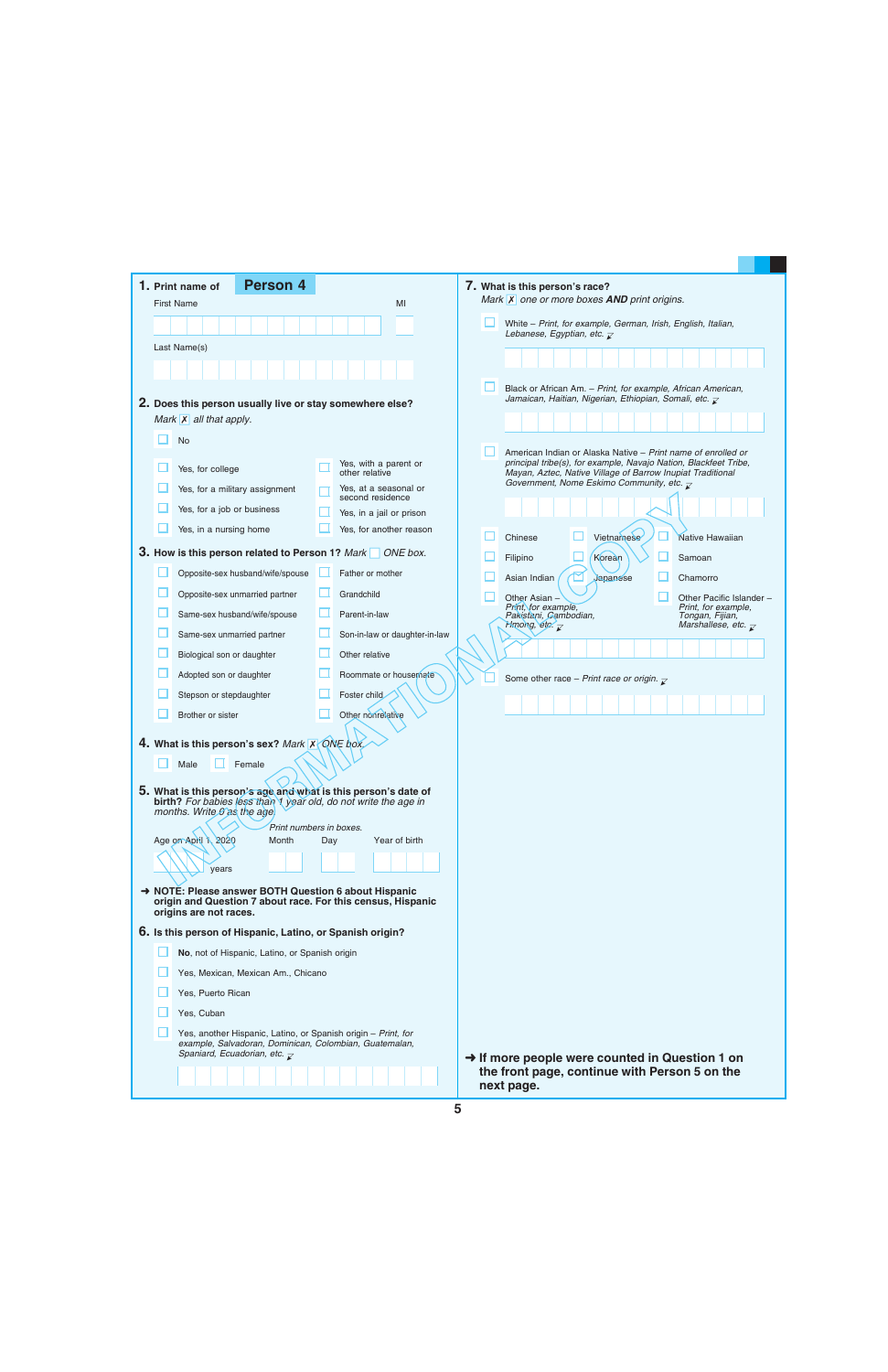|                                                                                                                                                                                | <b>Person 5</b><br>1. Print name of                                                                                              |     |                                              |  | 7. What is this person's race?                                                                                                                                                                 |
|--------------------------------------------------------------------------------------------------------------------------------------------------------------------------------|----------------------------------------------------------------------------------------------------------------------------------|-----|----------------------------------------------|--|------------------------------------------------------------------------------------------------------------------------------------------------------------------------------------------------|
|                                                                                                                                                                                | <b>First Name</b>                                                                                                                |     | MI                                           |  | Mark $\overline{X}$ one or more boxes <b>AND</b> print origins.                                                                                                                                |
|                                                                                                                                                                                |                                                                                                                                  |     |                                              |  | White - Print, for example, German, Irish, English, Italian,<br>Lebanese, Egyptian, etc. $\overline{\mathcal{L}}$                                                                              |
|                                                                                                                                                                                | Last Name(s)                                                                                                                     |     |                                              |  |                                                                                                                                                                                                |
|                                                                                                                                                                                |                                                                                                                                  |     |                                              |  |                                                                                                                                                                                                |
|                                                                                                                                                                                | 2. Does this person usually live or stay somewhere else?                                                                         |     |                                              |  | Black or African Am. - Print, for example, African American,<br>Jamaican, Haitian, Nigerian, Ethiopian, Somali, etc. $\overline{\mathcal{L}}$                                                  |
|                                                                                                                                                                                | Mark $\mathsf{X}$ all that apply.                                                                                                |     |                                              |  |                                                                                                                                                                                                |
|                                                                                                                                                                                | <b>No</b>                                                                                                                        |     |                                              |  |                                                                                                                                                                                                |
|                                                                                                                                                                                | Yes, for college                                                                                                                 |     | Yes, with a parent or<br>other relative      |  | American Indian or Alaska Native - Print name of enrolled or<br>principal tribe(s), for example, Navajo Nation, Blackfeet Tribe,<br>Mayan, Aztec, Native Village of Barrow Inupiat Traditional |
|                                                                                                                                                                                | Yes, for a military assignment                                                                                                   |     | Yes, at a seasonal or                        |  | Government, Nome Eskimo Community, etc. $\overline{\mathcal{L}}$                                                                                                                               |
|                                                                                                                                                                                | Yes, for a job or business                                                                                                       |     | second residence<br>Yes, in a jail or prison |  |                                                                                                                                                                                                |
|                                                                                                                                                                                | Yes, in a nursing home                                                                                                           |     | Yes, for another reason                      |  | 区                                                                                                                                                                                              |
|                                                                                                                                                                                | 3. How is this person related to Person 1? Mark X ONE box.                                                                       |     |                                              |  | Mative Hawaiian<br>Chinese<br>Vietnamese<br>Samoan<br>Korear<br>Filipino                                                                                                                       |
|                                                                                                                                                                                | Opposite-sex husband/wife/spouse                                                                                                 |     | Father or mother                             |  | <b>Japanese</b><br>Asian Indian<br>Chamorro                                                                                                                                                    |
|                                                                                                                                                                                | Opposite-sex unmarried partner                                                                                                   |     | Grandchild                                   |  | Other Asian -<br>Other Pacific Islander -                                                                                                                                                      |
|                                                                                                                                                                                | Same-sex husband/wife/spouse                                                                                                     |     | Parent-in-law                                |  | Print, for example,<br>Print, for example,<br>Pakistani, Cambodian,<br>Tongan, Fijian,                                                                                                         |
|                                                                                                                                                                                | Same-sex unmarried partner                                                                                                       |     | Son-in-law or daughter-in-law                |  | Hmong, etc. $\triangledown$<br>Marshallese, etc. $\overline{\mathcal{L}}$                                                                                                                      |
|                                                                                                                                                                                | Biological son or daughter                                                                                                       |     | Other relative                               |  |                                                                                                                                                                                                |
|                                                                                                                                                                                | Adopted son or daughter                                                                                                          |     | Roommate or housemate                        |  |                                                                                                                                                                                                |
|                                                                                                                                                                                | Stepson or stepdaughter                                                                                                          |     | Foster child                                 |  | Some other race - Print race or origin. $\bar{\chi}$                                                                                                                                           |
|                                                                                                                                                                                | Brother or sister                                                                                                                |     | Other nonrelative                            |  |                                                                                                                                                                                                |
|                                                                                                                                                                                |                                                                                                                                  |     |                                              |  |                                                                                                                                                                                                |
|                                                                                                                                                                                | 4. What is this person's sex? Mark X ONE box.                                                                                    |     |                                              |  |                                                                                                                                                                                                |
|                                                                                                                                                                                | $\Box$ Male $\Box$ Female                                                                                                        |     |                                              |  |                                                                                                                                                                                                |
|                                                                                                                                                                                | 5. What is this person's age and what is this person's date of<br>birth? For babies less than Tyear old, do not write the age in |     |                                              |  |                                                                                                                                                                                                |
|                                                                                                                                                                                | months. Write 0 as the age.                                                                                                      |     |                                              |  |                                                                                                                                                                                                |
|                                                                                                                                                                                | Print-riumbers in boxes.<br>Age on April 1, 2020<br>Month                                                                        | Day | Year of birth                                |  |                                                                                                                                                                                                |
|                                                                                                                                                                                |                                                                                                                                  |     |                                              |  |                                                                                                                                                                                                |
|                                                                                                                                                                                | years                                                                                                                            |     |                                              |  |                                                                                                                                                                                                |
|                                                                                                                                                                                | → NOTE: Please answer BOTH Question 6 about Hispanic<br>origin and Question 7 about race. For this census, Hispanic              |     |                                              |  |                                                                                                                                                                                                |
|                                                                                                                                                                                | origins are not races.                                                                                                           |     |                                              |  |                                                                                                                                                                                                |
|                                                                                                                                                                                | 6. Is this person of Hispanic, Latino, or Spanish origin?                                                                        |     |                                              |  |                                                                                                                                                                                                |
|                                                                                                                                                                                | No, not of Hispanic, Latino, or Spanish origin                                                                                   |     |                                              |  |                                                                                                                                                                                                |
| Yes, Mexican, Mexican Am., Chicano                                                                                                                                             |                                                                                                                                  |     |                                              |  |                                                                                                                                                                                                |
|                                                                                                                                                                                | Yes, Puerto Rican                                                                                                                |     |                                              |  |                                                                                                                                                                                                |
|                                                                                                                                                                                | Yes, Cuban                                                                                                                       |     |                                              |  |                                                                                                                                                                                                |
| Yes, another Hispanic, Latino, or Spanish origin - Print, for<br>example, Salvadoran, Dominican, Colombian, Guatemalan,<br>Spaniard, Ecuadorian, etc. $\overline{\mathcal{L}}$ |                                                                                                                                  |     |                                              |  |                                                                                                                                                                                                |
|                                                                                                                                                                                |                                                                                                                                  |     |                                              |  | $\rightarrow$ If more people were counted in Question 1 on<br>the front page, continue with Person 6 on the<br>next page.                                                                      |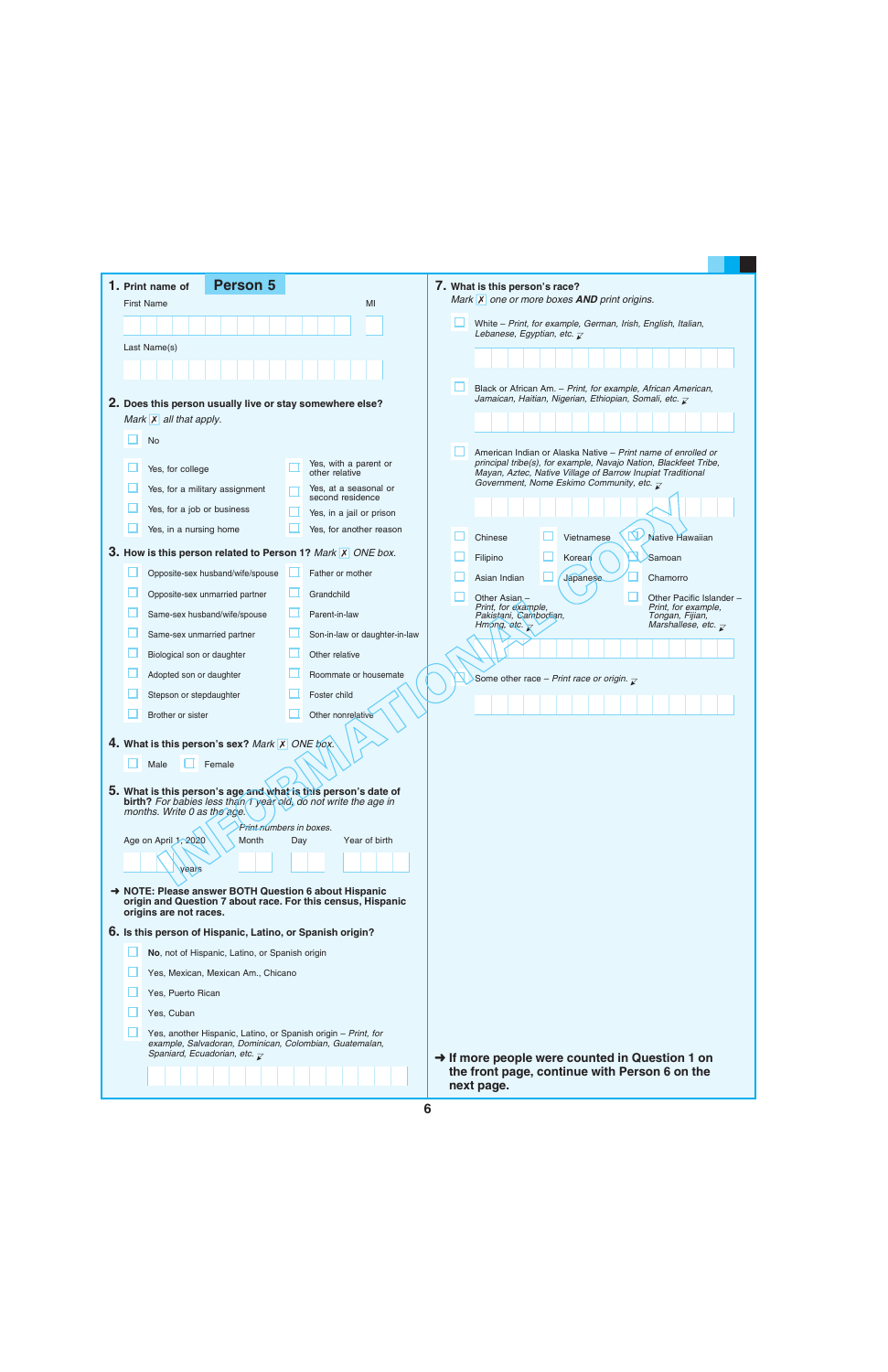| <b>Person 6</b><br>1. Print name of                                                                                               |                                                 | 7. What is this person's race?                                                                                                                                                                 |
|-----------------------------------------------------------------------------------------------------------------------------------|-------------------------------------------------|------------------------------------------------------------------------------------------------------------------------------------------------------------------------------------------------|
| <b>First Name</b>                                                                                                                 | MI                                              | Mark $\vert x \vert$ one or more boxes <b>AND</b> print origins.                                                                                                                               |
|                                                                                                                                   |                                                 | White - Print, for example, German, Irish, English, Italian,<br>Lebanese, Egyptian, etc. $\overline{\mathcal{L}}$                                                                              |
| Last Name(s)                                                                                                                      |                                                 |                                                                                                                                                                                                |
|                                                                                                                                   |                                                 |                                                                                                                                                                                                |
|                                                                                                                                   |                                                 | Black or African Am. - Print, for example, African American,                                                                                                                                   |
| 2. Does this person usually live or stay somewhere else?                                                                          |                                                 | Jamaican, Haitian, Nigerian, Ethiopian, Somali, etc. $\overline{\mathcal{L}}$                                                                                                                  |
| Mark $\overline{X}$ all that apply.                                                                                               |                                                 |                                                                                                                                                                                                |
| <b>No</b>                                                                                                                         |                                                 |                                                                                                                                                                                                |
| Yes, for college                                                                                                                  | Yes, with a parent or<br>other relative         | American Indian or Alaska Native – Print name of enrolled or<br>principal tribe(s), for example, Navajo Nation, Blackfeet Tribe,<br>Mayan, Aztec, Native Village of Barrow Inupiat Traditional |
| Yes, for a military assignment                                                                                                    | Yes, at a seasonal or                           | Government, Nome Eskimo Community, etc. $\overline{\mathcal{L}}$                                                                                                                               |
| Yes, for a job or business                                                                                                        | second residence<br>Yes, in a jail or prison    |                                                                                                                                                                                                |
| Yes, in a nursing home                                                                                                            | Yes, for another reason                         |                                                                                                                                                                                                |
|                                                                                                                                   |                                                 | Vietnamese<br>Chinese<br>Native Hawaiian                                                                                                                                                       |
| 3. How is this person related to Person 1? Mark ONE box.                                                                          |                                                 | Korean<br>Filipino<br>Samoan                                                                                                                                                                   |
| Opposite-sex husband/wife/spouse                                                                                                  | Father or mother                                | Japanese<br>Asian Indian<br>Chamorro                                                                                                                                                           |
| Opposite-sex unmarried partner                                                                                                    | ப<br>Grandchild                                 | Other Asian<br>Other Pacific Islander -                                                                                                                                                        |
| Same-sex husband/wife/spouse                                                                                                      | Parent-in-law                                   | Print, for example,<br>Print, for example,<br>Pakistani, Cambodian,<br>Tongan, Fijian,                                                                                                         |
| Same-sex unmarried partner                                                                                                        | Son-in-law or daughter-in-law                   | Hmong, etc. $\overline{\mathcal{K}}$<br>Marshallese, etc. $\overline{\mathcal{L}}$                                                                                                             |
| Biological son or daughter                                                                                                        | Other relative                                  |                                                                                                                                                                                                |
| Adopted son or daughter                                                                                                           | Roommate or housemate                           | Some other race - Print race or origin. $\bar{x}$                                                                                                                                              |
| Stepson or stepdaughter                                                                                                           | Foster child                                    |                                                                                                                                                                                                |
| Brother or sister                                                                                                                 | Other nonrelative                               |                                                                                                                                                                                                |
| 4. What is this person's sex? Mark X QNE box                                                                                      |                                                 |                                                                                                                                                                                                |
| Male<br>Female                                                                                                                    |                                                 |                                                                                                                                                                                                |
|                                                                                                                                   |                                                 |                                                                                                                                                                                                |
| 5. What is this person's age and what is this person's date of<br>birth? For babies less than 1 year old, do not write the age in |                                                 |                                                                                                                                                                                                |
| months. Write Gas the age                                                                                                         |                                                 |                                                                                                                                                                                                |
| Age on April 1, 2020<br>Month                                                                                                     | Print numbers in boxes.<br>Year of birth<br>Day |                                                                                                                                                                                                |
|                                                                                                                                   |                                                 |                                                                                                                                                                                                |
| vears                                                                                                                             |                                                 |                                                                                                                                                                                                |
| → NOTE: Please answer BOTH Question 6 about Hispanic                                                                              |                                                 |                                                                                                                                                                                                |
| origin and Question 7 about race. For this census, Hispanic<br>origins are not races.                                             |                                                 |                                                                                                                                                                                                |
| 6. Is this person of Hispanic, Latino, or Spanish origin?                                                                         |                                                 |                                                                                                                                                                                                |
| No, not of Hispanic, Latino, or Spanish origin                                                                                    |                                                 |                                                                                                                                                                                                |
| Yes, Mexican, Mexican Am., Chicano                                                                                                |                                                 |                                                                                                                                                                                                |
| Yes, Puerto Rican                                                                                                                 |                                                 |                                                                                                                                                                                                |
| Yes, Cuban                                                                                                                        |                                                 |                                                                                                                                                                                                |
| Yes, another Hispanic, Latino, or Spanish origin - Print, for                                                                     |                                                 |                                                                                                                                                                                                |
| example, Salvadoran, Dominican, Colombian, Guatemalan,<br>Spaniard, Ecuadorian, etc. $\overline{\mathcal{L}}$                     |                                                 | $\rightarrow$ If more people were counted in Question 1 on                                                                                                                                     |
|                                                                                                                                   |                                                 | the front page, continue with Person 7 on the<br>next page.                                                                                                                                    |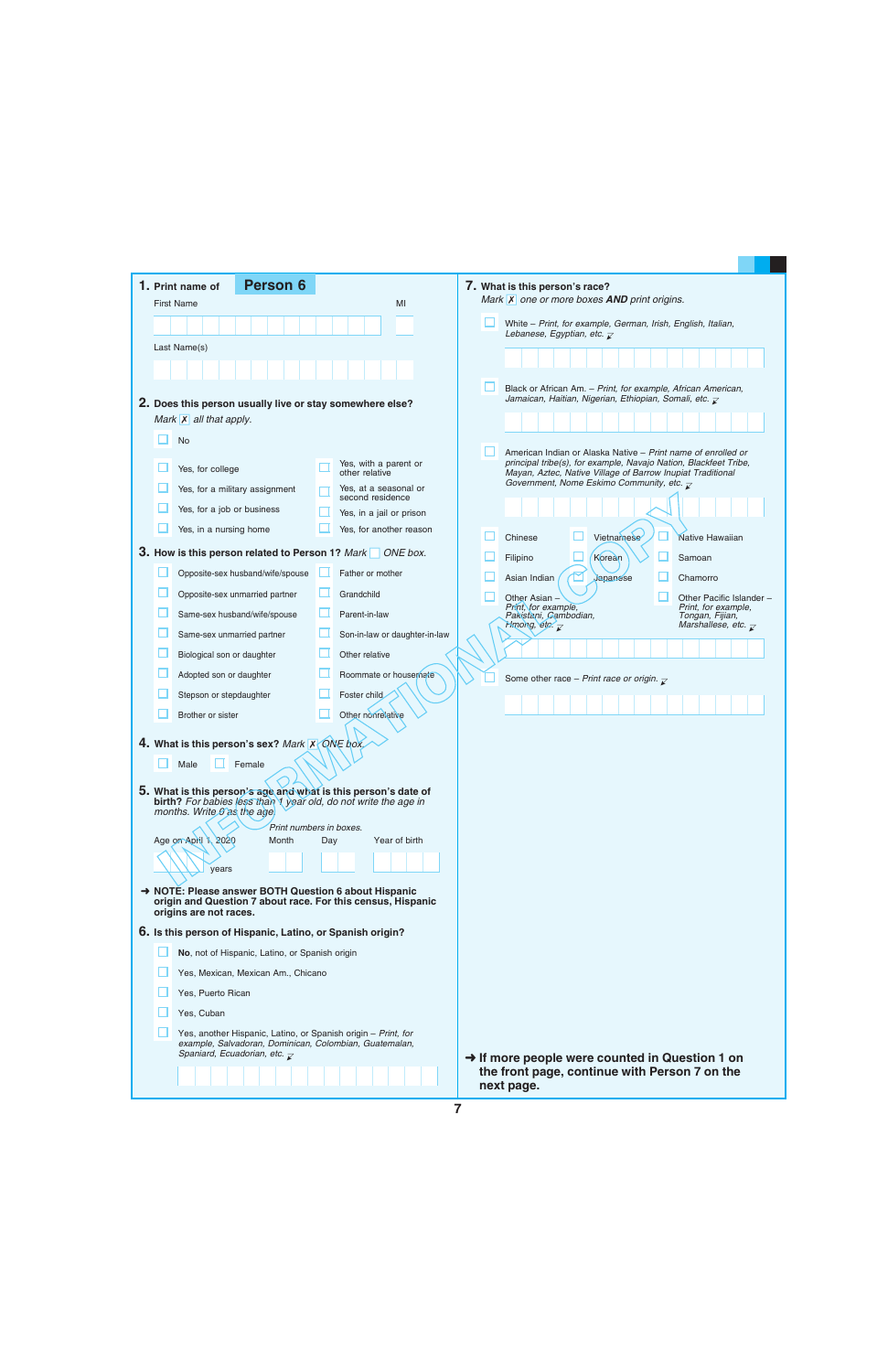| We may call for additional information about them.                                       | Use this section to complete information for the rest of the people you counted in Question 1 on the front page.                                                     |
|------------------------------------------------------------------------------------------|----------------------------------------------------------------------------------------------------------------------------------------------------------------------|
|                                                                                          |                                                                                                                                                                      |
| <b>Person 7</b>                                                                          |                                                                                                                                                                      |
| <b>First Name</b>                                                                        | MI<br><b>Last Name(s)</b>                                                                                                                                            |
|                                                                                          |                                                                                                                                                                      |
|                                                                                          |                                                                                                                                                                      |
| <b>Sex</b><br>Age on April 1, 2020                                                       | <b>Date of Birth</b><br><b>Related to Person 1?</b><br>Year of birth<br>Month<br>Day                                                                                 |
|                                                                                          |                                                                                                                                                                      |
| Male<br>Female<br>years                                                                  | H<br><b>No</b><br>Yes                                                                                                                                                |
| Person 8                                                                                 |                                                                                                                                                                      |
| <b>First Name</b>                                                                        | MI<br><b>Last Name(s)</b>                                                                                                                                            |
|                                                                                          |                                                                                                                                                                      |
|                                                                                          | Date of Birth                                                                                                                                                        |
| <b>Sex</b><br>Age on April 1, 2020                                                       | <b>Related to Person 1?</b><br>Year of birth<br>Month<br>Day                                                                                                         |
| Male<br>Female<br>years                                                                  | <b>No</b><br>Yes                                                                                                                                                     |
|                                                                                          |                                                                                                                                                                      |
| <b>Person 9</b>                                                                          |                                                                                                                                                                      |
| <b>First Name</b>                                                                        | <b>Last Name(s)</b><br><b>MI</b>                                                                                                                                     |
|                                                                                          |                                                                                                                                                                      |
|                                                                                          | Date of Birth                                                                                                                                                        |
| Age on April 1, 2020<br><b>Sex</b>                                                       | <b>Related to Person 1?</b><br>Year of birth<br><b>Month</b><br>Day                                                                                                  |
| Female<br>Male<br>years                                                                  | Yes<br><b>No</b>                                                                                                                                                     |
| <b>Person 10</b>                                                                         |                                                                                                                                                                      |
| <b>First Name</b>                                                                        | MI<br>Last Name(s)                                                                                                                                                   |
|                                                                                          |                                                                                                                                                                      |
|                                                                                          |                                                                                                                                                                      |
| Age on April 1, 2020<br><b>Sex</b>                                                       | Date of Birth<br><b>Related to Person 1?</b><br>Year of birth<br>Month<br>Day                                                                                        |
|                                                                                          |                                                                                                                                                                      |
| Female<br>Male<br>years                                                                  | <b>No</b><br>Yes                                                                                                                                                     |
|                                                                                          | FOR OFFICIAL USE ONLY                                                                                                                                                |
| Thank you for completing your 2020 Census questionnaire.                                 | JIC <sub>1</sub><br>JIC <sub>2</sub>                                                                                                                                 |
|                                                                                          |                                                                                                                                                                      |
| If your enclosed postage-paid envelope is missing,                                       | U.S. Census Bureau                                                                                                                                                   |
| please mail your completed questionnaire to:                                             | <b>National Processing Center</b><br>[address removed]                                                                                                               |
|                                                                                          |                                                                                                                                                                      |
|                                                                                          |                                                                                                                                                                      |
|                                                                                          | If you need help completing this questionnaire, call [toll-free number removed], Sunday through Saturday from 7:00 a.m. to 2:00 a.m. ET.                             |
|                                                                                          | TDD — Telephone display device for the hearing impaired. Call [toll-free number removed], Sunday through Saturday from 7:00 a.m. to 2:00 a.m. ET.                    |
|                                                                                          | The U.S. Census Bureau estimates that completing the questionnaire will take 10 minutes on average. Send comments regarding this burden estimate or any other aspect |
| < [email address removed] >. Use "Paperwork Reduction Project 0607-1006" as the subject. | of this burden to: Paperwork Reduction Project 0607-1006, U.S. Census Bureau [address removed] Washington, DC 20233. You may email comments to                       |
| approval. If this number were not displayed, we could not conduct the census.            | This collection of information has been approved by the Office of Management and Budget (OMB). The eight-digit OMB approval number 0607-1006 confirms this           |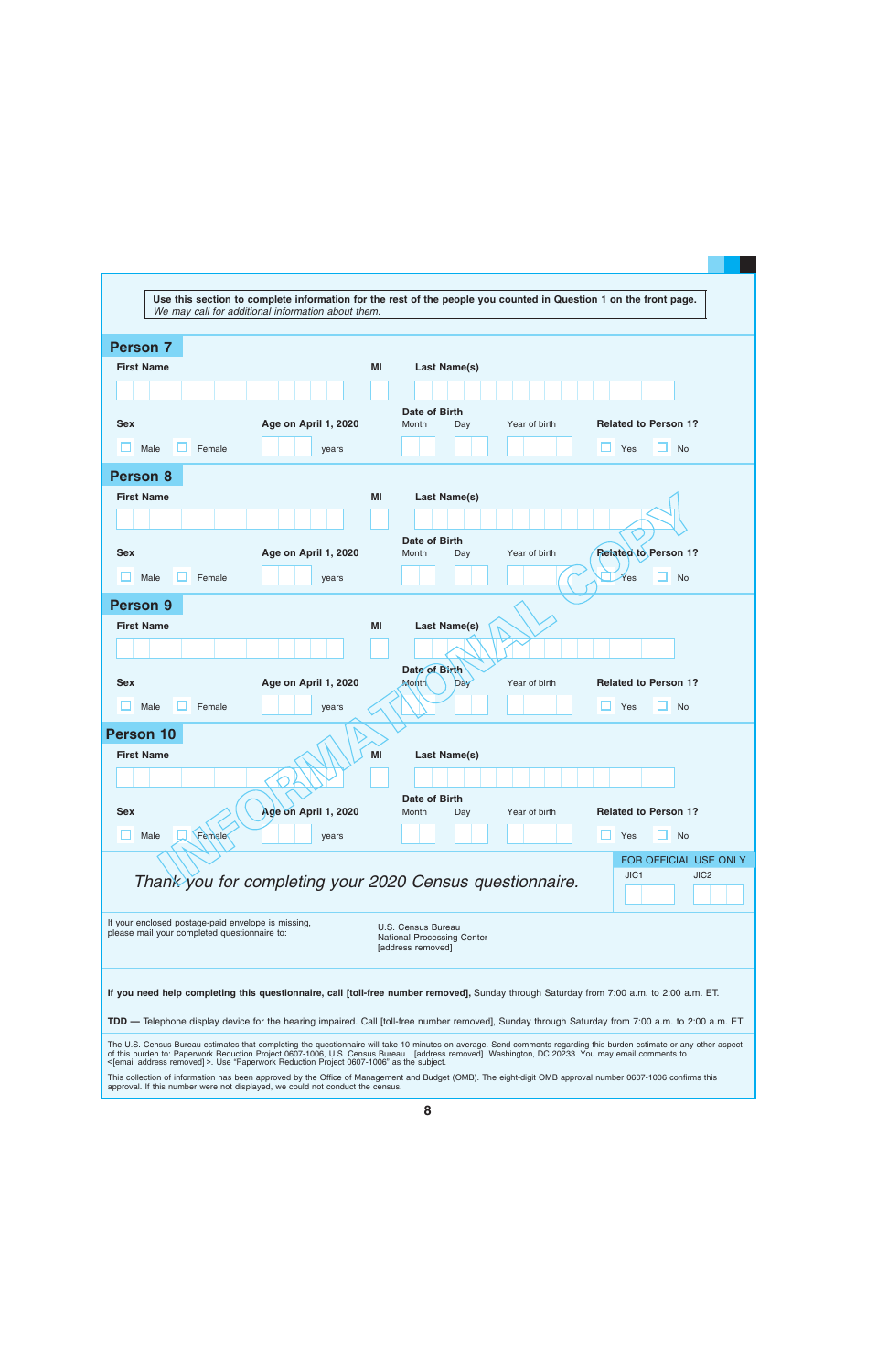| Use esta sección para completar la información sobre el resto de las personas que usted contó en la Pregunta 1 |                                                                                                                                                                                 |  |  |  |  |  |
|----------------------------------------------------------------------------------------------------------------|---------------------------------------------------------------------------------------------------------------------------------------------------------------------------------|--|--|--|--|--|
|                                                                                                                | de la primera página. Puede que lo llamemos para obtener información adicional sobre ellas.                                                                                     |  |  |  |  |  |
| <b>Persona 7</b>                                                                                               |                                                                                                                                                                                 |  |  |  |  |  |
|                                                                                                                |                                                                                                                                                                                 |  |  |  |  |  |
| <b>Nombre</b>                                                                                                  | <b>Inicial</b><br>Apellido(s)                                                                                                                                                   |  |  |  |  |  |
| Edad el 1 de                                                                                                   | Fecha de nacimiento                                                                                                                                                             |  |  |  |  |  |
| abril de 2020<br><b>Sexo</b>                                                                                   | ¿Es pariente de la Persona 1?<br>Día<br>Mes<br>Año de nacimiento                                                                                                                |  |  |  |  |  |
| Masculino<br>Femenino<br>años                                                                                  | <b>No</b><br>Sí                                                                                                                                                                 |  |  |  |  |  |
| Persona 8                                                                                                      |                                                                                                                                                                                 |  |  |  |  |  |
| <b>Nombre</b>                                                                                                  | <b>Inicial</b><br>Apellido(s)                                                                                                                                                   |  |  |  |  |  |
|                                                                                                                |                                                                                                                                                                                 |  |  |  |  |  |
| Edad el 1 de                                                                                                   | Fecha de nacimiento                                                                                                                                                             |  |  |  |  |  |
| abril de 2020<br><b>Sexo</b>                                                                                   | ¿Es pariente de la Persona 1?<br>Día<br>Año de nacimiento<br>Mes                                                                                                                |  |  |  |  |  |
| Masculino<br>Femenino<br>años                                                                                  | Sí<br><b>No</b>                                                                                                                                                                 |  |  |  |  |  |
| Persona 9                                                                                                      |                                                                                                                                                                                 |  |  |  |  |  |
| <b>Nombre</b>                                                                                                  | <b>Inicial</b><br>Apellido(s)                                                                                                                                                   |  |  |  |  |  |
|                                                                                                                |                                                                                                                                                                                 |  |  |  |  |  |
| Edad el 1 de<br>abril de 2020<br><b>Sexo</b>                                                                   | Fecha de nacimiento<br>¿Es pariente de la Persona 1?<br>Día<br><b>Mes</b><br>Año de nacimiento                                                                                  |  |  |  |  |  |
|                                                                                                                |                                                                                                                                                                                 |  |  |  |  |  |
| Masculino<br>Femenino<br>años                                                                                  | <b>No</b><br>Sí                                                                                                                                                                 |  |  |  |  |  |
| Persona 10                                                                                                     |                                                                                                                                                                                 |  |  |  |  |  |
| <b>Nombre</b>                                                                                                  | Apellido(s)<br>Inicial                                                                                                                                                          |  |  |  |  |  |
|                                                                                                                |                                                                                                                                                                                 |  |  |  |  |  |
| Edad et 1 de<br>abril de 2020<br><b>Sexo</b>                                                                   | Fecha de nacimiento<br>¿Es pariente de la Persona 1?<br>Día<br>Mes<br>Año de nacimiento                                                                                         |  |  |  |  |  |
| Masculino<br><b>Femenino</b><br>años                                                                           | Sí<br><b>No</b>                                                                                                                                                                 |  |  |  |  |  |
|                                                                                                                | PARA USO OFICIAL SOLAMENTE                                                                                                                                                      |  |  |  |  |  |
| Gracias por completar su cuestionario del Censo del 2020.                                                      | JIC <sub>1</sub><br>JIC <sub>2</sub>                                                                                                                                            |  |  |  |  |  |
|                                                                                                                |                                                                                                                                                                                 |  |  |  |  |  |
| Si no tiene el sobre con sello que se incluye para la                                                          | U.S. Census Bureau                                                                                                                                                              |  |  |  |  |  |
| devolución del cuestionario, por favor, envíe por<br>correo su cuestionario completado a:                      | National Processing Center<br>[address removed]                                                                                                                                 |  |  |  |  |  |
|                                                                                                                |                                                                                                                                                                                 |  |  |  |  |  |
|                                                                                                                | Si necesita ayuda para completar este cuestionario, llame [toll-free number removed], de domingo a sábado, de 7:00 a.m. a 2:00 a.m. ET.                                         |  |  |  |  |  |
|                                                                                                                |                                                                                                                                                                                 |  |  |  |  |  |
|                                                                                                                | La Oficina del Censo de los EE. UU. calcula que completar el cuestionario tomará 10 minutos como promedio. Los comentarios sobre el cálculo del tiempo o cualquier otro         |  |  |  |  |  |
| correo electrónico a <[email address removed]>. Use "Paperwork Reduction Project 0607-1006" como tema.         | aspecto relacionado deben dirigirse a: Paperwork Reduction Project 0607-1006, U.S. Census Bureau [address removed] Washington, DC 20233. Puede enviar comentarios por           |  |  |  |  |  |
| OMB 0607-1006 confirma la aprobación. De no mostrarse este número, no podríamos realizar el censo.             | Esta recopilación de información ha sido aprobada por la Oficina de Administración y Presupuesto (OMB, por sus siglas en inglés). El número de aprobación de ocho dígitos de la |  |  |  |  |  |
|                                                                                                                |                                                                                                                                                                                 |  |  |  |  |  |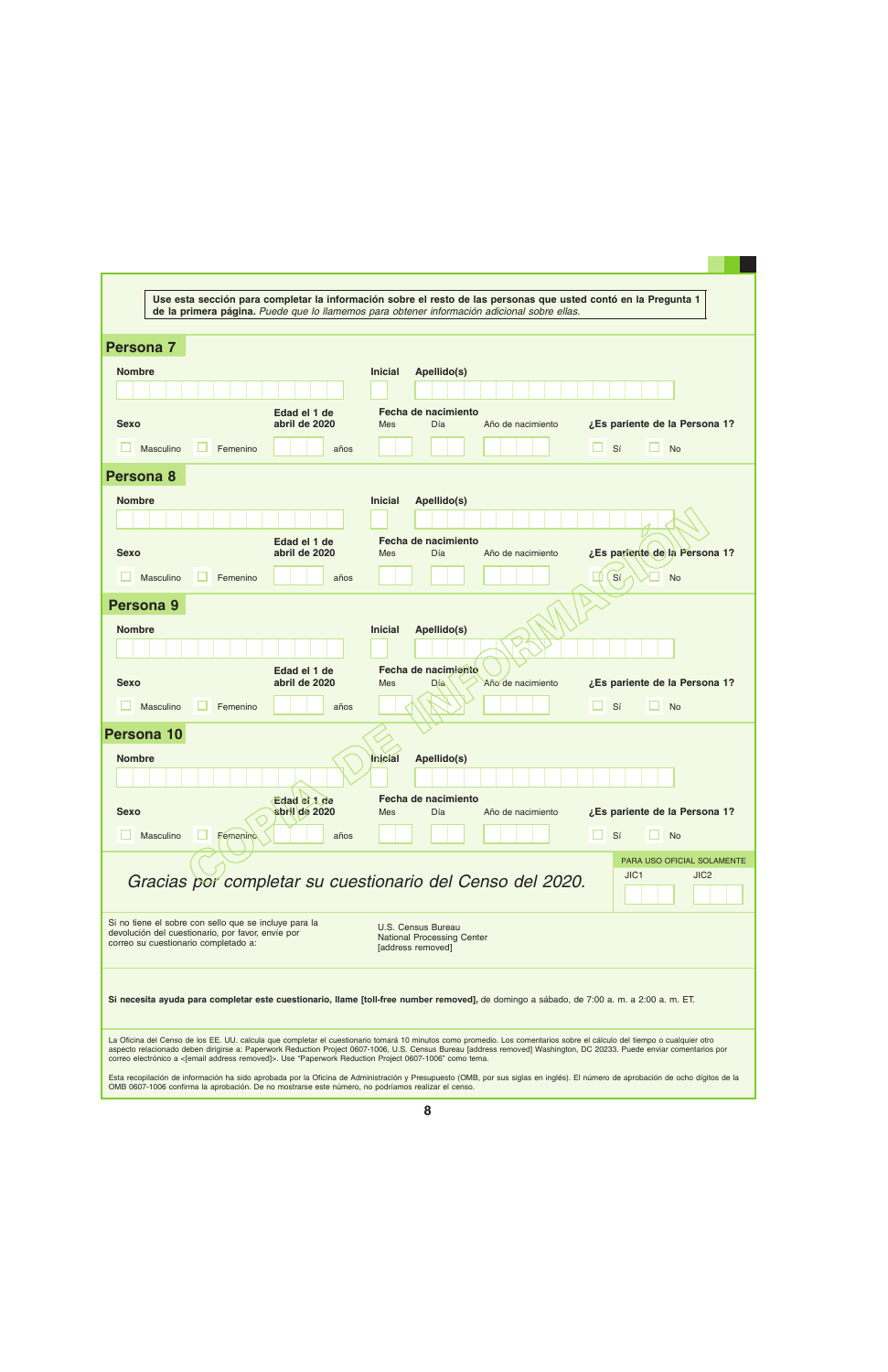| Nombre | 1. Escriba el nombre de la                                                                                | Persona <sub>6</sub><br>Inicial                                       | 7. ¿Cuál es la raza de esta persona?<br>Marque X una o más casillas Y escriba los orígenes.                                                                                                           |
|--------|-----------------------------------------------------------------------------------------------------------|-----------------------------------------------------------------------|-------------------------------------------------------------------------------------------------------------------------------------------------------------------------------------------------------|
|        |                                                                                                           |                                                                       | Blanca - Escriba, por ejemplo, alemán, irlandés, inglés, italiano,                                                                                                                                    |
|        |                                                                                                           |                                                                       | libanés, egipcio, etc. $\overline{\mathcal{L}}$                                                                                                                                                       |
|        | Apellido(s)                                                                                               |                                                                       |                                                                                                                                                                                                       |
|        |                                                                                                           |                                                                       |                                                                                                                                                                                                       |
|        |                                                                                                           | 2. ¿Vive o se queda esta persona habitualmente en algún otro lugar?   | Negra o afroamericana - Escriba, por ejemplo, afroamericano,<br>jamaiquino, haitiano, nigeriano, etíope, somalí, etc. $\bar{z}$                                                                       |
|        | Marque X todas las que correspondan.                                                                      |                                                                       |                                                                                                                                                                                                       |
|        | <b>No</b>                                                                                                 |                                                                       |                                                                                                                                                                                                       |
|        | Sí, para ir a la universidad                                                                              | Sí, con el padre, la madre<br>u otro pariente                         | Indígena de las Américas o nativa de Alaska - Escriba el<br>nombre de la(s) tribu(s) en la(s) que está inscrita o la(s) tribu(s)<br>principal(es), por ejemplo, Navajo Nation, Blackfeet Tribe, maya, |
|        | Sí, por un destino militar                                                                                | Sí, en una vivienda de<br>temporada o segunda<br>residencia           | azteca, Native Village of Barrow Inupiat Traditional Government,<br>Nome Eskimo Community, etc. $\overline{\mathcal{L}}$                                                                              |
|        | Sí, por un empleo o negocio                                                                               | Sí, en una cárcel o prisión                                           |                                                                                                                                                                                                       |
|        | Sí, en un hogar de<br>ancianos o nursing home                                                             | Sí, por alguna otra razón                                             | China<br>Vietnamita<br>Nativa de Hawái                                                                                                                                                                |
|        | 3. ¿Cómo está esta persona relacionada con la Persona 1?                                                  |                                                                       | Coreana<br>Filipina<br>Samoana                                                                                                                                                                        |
|        | Marque X UNA casilla.                                                                                     | Padre o madre                                                         | India asiática<br>Japonesa<br>Chamorra                                                                                                                                                                |
|        | Esposo(a) del sexo opuesto                                                                                |                                                                       | Otra asiática -<br>Otra de las islas del                                                                                                                                                              |
|        | Pareja no casada del sexo opuesto                                                                         | Nieto(a)                                                              | Escriba, por<br>Pacífico – Escriba, por<br>ejempio, pakistani,<br>ejemplo, tongano,<br>fiyiano, de las Islas<br>camboyano,                                                                            |
|        | Esposo(a) del mismo sexo                                                                                  | Suegro(a)                                                             | Marshall, etc. $\overline{\mathcal{K}}$<br>$h$ mong, etc $\overline{\chi}$                                                                                                                            |
|        | Pareja no casada del mismo sexo                                                                           | Yerno o nuera                                                         |                                                                                                                                                                                                       |
|        | Hijo(a) biológico(a) o de sangre                                                                          | Otro pariente                                                         |                                                                                                                                                                                                       |
|        | Hijo(a) adoptivo(a)                                                                                       | Roommate o compañero(a) de casa                                       | Alguna otra raza - Escriba la raza o el origen. $\overline{\mathcal{L}}$                                                                                                                              |
|        | Hijastro(a)                                                                                               | Hijo(a) foster                                                        |                                                                                                                                                                                                       |
|        | Hermano(a)                                                                                                | Otra persona que no es pariente                                       |                                                                                                                                                                                                       |
|        | 4. ¿Cuál es el sexo de esta persona? Marque X UNA casilla.                                                |                                                                       |                                                                                                                                                                                                       |
|        | Masculino<br>Femenino                                                                                     |                                                                       |                                                                                                                                                                                                       |
|        | Para bebés menores de un año, no escriba los meses de edad.                                               | 5. ¿Cuál es la edad de esta persona y cuál es su fecha de nacimiento? |                                                                                                                                                                                                       |
|        | Solo escriba 0.                                                                                           | Escriba los números en las casillas.                                  |                                                                                                                                                                                                       |
|        | Edad el 1 de abril de 2020<br>Mes                                                                         | Día<br>Año de nacimiento                                              |                                                                                                                                                                                                       |
|        | años                                                                                                      |                                                                       |                                                                                                                                                                                                       |
|        |                                                                                                           | A NOTA: Conteste AMBAS preguntas, la Pregunta 6 sobre origen          |                                                                                                                                                                                                       |
|        | hispano y la Pregunta 7 sobre raza. Para este censo, origen<br>hispano no es una raza.                    |                                                                       |                                                                                                                                                                                                       |
|        | 6. ¿Es esta persona de origen hispano, latino o español?                                                  |                                                                       |                                                                                                                                                                                                       |
|        | No, no es de origen hispano, latino o español                                                             |                                                                       |                                                                                                                                                                                                       |
|        | Sí, mexicano, mexicanoamericano, chicano                                                                  |                                                                       |                                                                                                                                                                                                       |
|        | Sí, puertorriqueño                                                                                        |                                                                       |                                                                                                                                                                                                       |
|        | Sí, cubano                                                                                                |                                                                       |                                                                                                                                                                                                       |
|        | salvadoreño, dominicano, colombiano, guatemalteco, español,<br>ecuatoriano, etc. $\overline{\mathcal{L}}$ | Sí, de otro origen hispano, latino o español - Escriba, por ejemplo,  | → Si se contaron más personas en la Pregunta 1 de la                                                                                                                                                  |
|        |                                                                                                           |                                                                       | primera página, continúe con la Persona 7 de la<br>próxima página.                                                                                                                                    |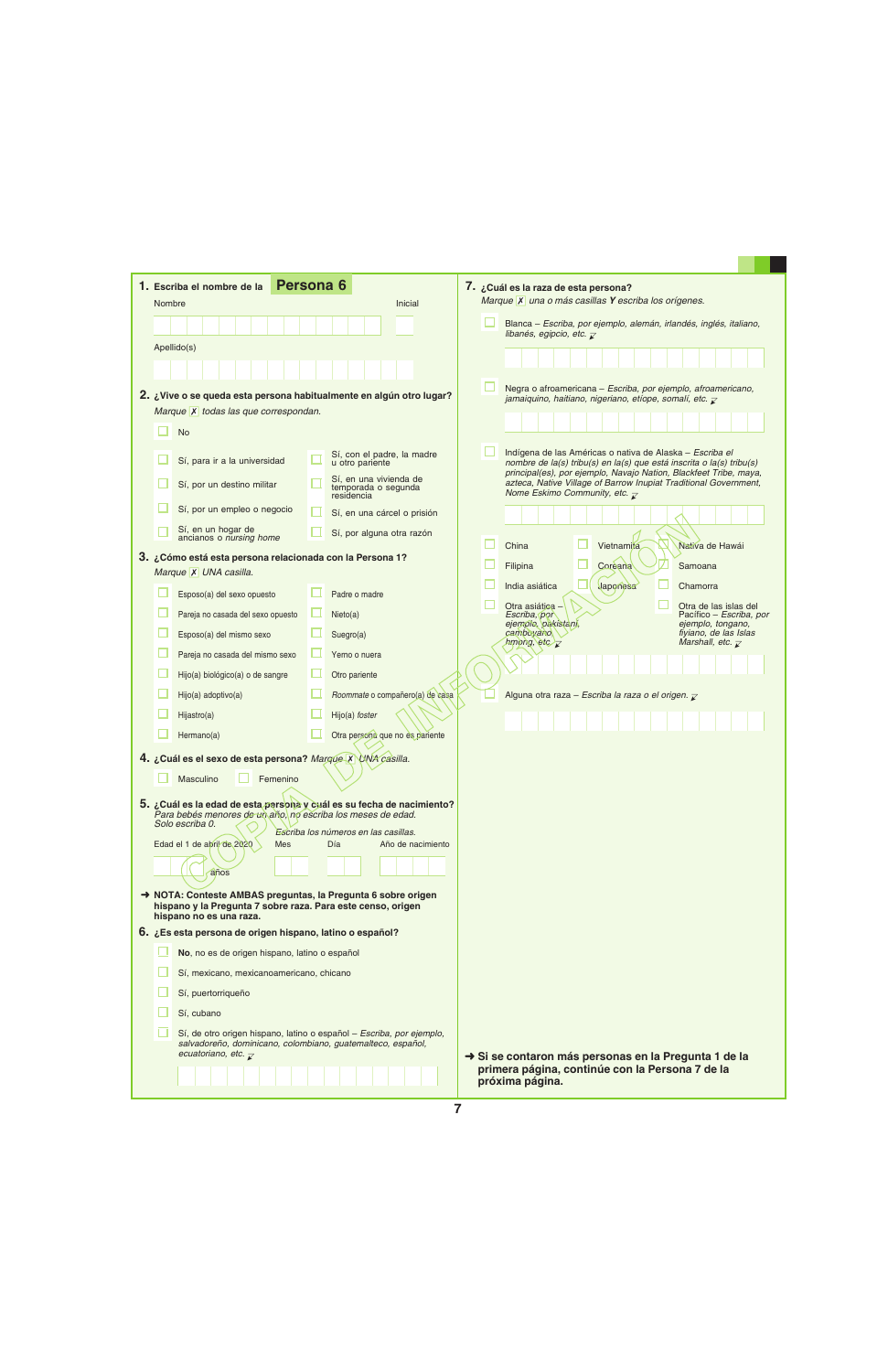|        | <b>Persona 5</b><br>1. Escriba el nombre de la                                                                                                                                    |                                                                  | 7. ¿Cuál es la raza de esta persona?                                                                                                                                                                  |
|--------|-----------------------------------------------------------------------------------------------------------------------------------------------------------------------------------|------------------------------------------------------------------|-------------------------------------------------------------------------------------------------------------------------------------------------------------------------------------------------------|
| Nombre |                                                                                                                                                                                   | Inicial                                                          | Marque X una o más casillas Y escriba los orígenes.                                                                                                                                                   |
|        |                                                                                                                                                                                   |                                                                  | Blanca - Escriba, por ejemplo, alemán, irlandés, inglés, italiano,<br>libanés, egipcio, etc. $\overline{\mathcal{L}}$                                                                                 |
|        | Apellido(s)                                                                                                                                                                       |                                                                  |                                                                                                                                                                                                       |
|        |                                                                                                                                                                                   |                                                                  |                                                                                                                                                                                                       |
|        | 2. ¿Vive o se queda esta persona habitualmente en algún otro lugar?                                                                                                               |                                                                  | Negra o afroamericana - Escriba, por ejemplo, afroamericano,<br>jamaiquino, haitiano, nigeriano, etíope, somalí, etc. $\bar{z}$                                                                       |
|        | Marque X todas las que correspondan.                                                                                                                                              |                                                                  |                                                                                                                                                                                                       |
|        | <b>No</b>                                                                                                                                                                         |                                                                  |                                                                                                                                                                                                       |
|        | Sí, para ir a la universidad                                                                                                                                                      | Sí, con el padre, la madre<br>u otro pariente                    | Indígena de las Américas o nativa de Alaska - Escriba el<br>nombre de la(s) tribu(s) en la(s) que está inscrita o la(s) tribu(s)<br>principal(es), por ejemplo, Navajo Nation, Blackfeet Tribe, maya, |
|        | Sí, por un destino militar                                                                                                                                                        | Sí, en una vivienda de<br>temporada o segunda<br>residencia      | azteca, Native Village of Barrow Inupiat Traditional Government,<br>Nome Eskimo Community, etc. $\overline{\mathcal{L}}$                                                                              |
|        | Sí, por un empleo o negocio                                                                                                                                                       | Sí, en una cárcel o prisión                                      |                                                                                                                                                                                                       |
|        | Sí, en un hogar de<br>ancianos o nursing home                                                                                                                                     | Sí, por alguna otra razón                                        |                                                                                                                                                                                                       |
|        | 3. ¿Cómo está esta persona relacionada con la Persona 1?                                                                                                                          |                                                                  | China<br>Vietnamita<br>Nativa de Hawái                                                                                                                                                                |
|        | Marque X UNA casilla.                                                                                                                                                             |                                                                  | Filipina<br>Coreana<br>Samoana                                                                                                                                                                        |
|        | Esposo(a) del sexo opuesto                                                                                                                                                        | Padre o madre                                                    | India asiática<br>Japonesa<br>Chamorra                                                                                                                                                                |
|        | Pareja no casada del sexo opuesto                                                                                                                                                 | Nieto(a)                                                         | Otra asiática -<br>Otra de las islas del<br>Escriba, por<br>Pacífico – <i>Escriba, por</i><br>ejemplo, pakistaní,<br>ejemplo, tongano,                                                                |
|        | Esposo(a) del mismo sexo                                                                                                                                                          | Suegro(a)                                                        | camboyano,<br>fiyiano, de las Islas<br>hmong, $etc.$<br>Marshall, etc. $\overline{\mathcal{L}}$                                                                                                       |
|        | Pareja no casada del mismo sexo                                                                                                                                                   | Yerno o nuera                                                    |                                                                                                                                                                                                       |
|        | Hijo(a) biológico(a) o de sangre                                                                                                                                                  | Otro pariente                                                    |                                                                                                                                                                                                       |
|        | Hijo(a) adoptivo(a)                                                                                                                                                               | Roommate o compañero(a) de casa.                                 | Alguna otra raza - Escriba la raza o el origen.                                                                                                                                                       |
|        | Hijastro(a)                                                                                                                                                                       | Hijo(a) foster                                                   |                                                                                                                                                                                                       |
|        | Hermano(a)                                                                                                                                                                        | Otra persona que no es pariente                                  |                                                                                                                                                                                                       |
|        | 4. ¿Cuál es el sexo de esta persona? Marque X UNA casilla.                                                                                                                        |                                                                  |                                                                                                                                                                                                       |
|        | Masculino<br>Femenino                                                                                                                                                             |                                                                  |                                                                                                                                                                                                       |
|        | 5. ¿Cuál es la edad de esta persona y cuál es su fecha de nacimiento?<br>Para bebés menores de un apo, no escriba los meses de edad.                                              |                                                                  |                                                                                                                                                                                                       |
|        | Solo escriba 0.                                                                                                                                                                   |                                                                  |                                                                                                                                                                                                       |
|        | Edad el 1 de abril de 2020<br>Mes                                                                                                                                                 | Escriba los números en las casillas.<br>Día<br>Año de nacimiento |                                                                                                                                                                                                       |
|        |                                                                                                                                                                                   |                                                                  |                                                                                                                                                                                                       |
|        | años                                                                                                                                                                              |                                                                  |                                                                                                                                                                                                       |
|        | A NOTA: Conteste AMBAS preguntas, la Pregunta 6 sobre origen<br>hispano y la Pregunta 7 sobre raza. Para este censo, origen<br>hispano no es una raza.                            |                                                                  |                                                                                                                                                                                                       |
|        | 6. ¿Es esta persona de origen hispano, latino o español?                                                                                                                          |                                                                  |                                                                                                                                                                                                       |
|        | No, no es de origen hispano, latino o español                                                                                                                                     |                                                                  |                                                                                                                                                                                                       |
|        | Sí, mexicano, mexicanoamericano, chicano                                                                                                                                          |                                                                  |                                                                                                                                                                                                       |
|        | Sí, puertorriqueño                                                                                                                                                                |                                                                  |                                                                                                                                                                                                       |
|        | Sí, cubano                                                                                                                                                                        |                                                                  |                                                                                                                                                                                                       |
|        | Sí, de otro origen hispano, latino o español - Escriba, por ejemplo,<br>salvadoreño, dominicano, colombiano, guatemalteco, español,<br>ecuatoriano, etc. $\overline{\mathcal{X}}$ |                                                                  | Si se contaron más personas en la Pregunta 1 de la                                                                                                                                                    |
|        |                                                                                                                                                                                   |                                                                  | primera página, continúe con la Persona 6 de la<br>próxima página.                                                                                                                                    |
|        |                                                                                                                                                                                   |                                                                  |                                                                                                                                                                                                       |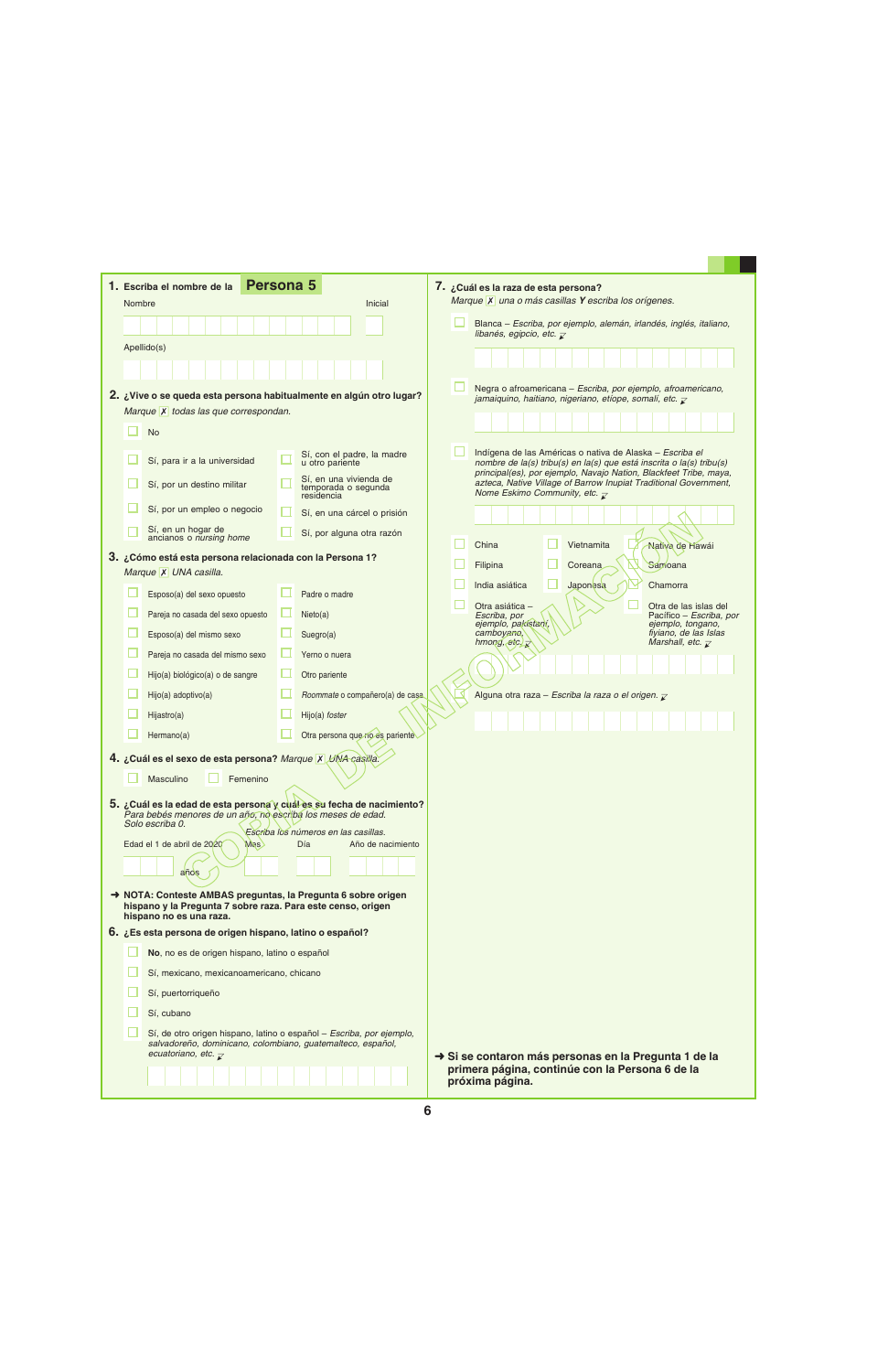|        | 1. Escriba el nombre de la                                                                                                                                                        | Persona 4                                                   |                   | 7. ¿Cuál es la raza de esta persona?<br>Marque X una o más casillas Y escriba los orígenes.                                               |                                                  |
|--------|-----------------------------------------------------------------------------------------------------------------------------------------------------------------------------------|-------------------------------------------------------------|-------------------|-------------------------------------------------------------------------------------------------------------------------------------------|--------------------------------------------------|
| Nombre |                                                                                                                                                                                   |                                                             | Inicial           |                                                                                                                                           |                                                  |
|        |                                                                                                                                                                                   |                                                             |                   | Blanca - Escriba, por ejemplo, alemán, irlandés, inglés, italiano,<br>libanés, egipcio, etc. $\overline{\mathcal{L}}$                     |                                                  |
|        | Apellido(s)                                                                                                                                                                       |                                                             |                   |                                                                                                                                           |                                                  |
|        |                                                                                                                                                                                   |                                                             |                   |                                                                                                                                           |                                                  |
|        | 2. ¿Vive o se queda esta persona habitualmente en algún otro lugar?                                                                                                               |                                                             |                   | Negra o afroamericana - Escriba, por ejemplo, afroamericano,                                                                              |                                                  |
|        | Marque X todas las que correspondan.                                                                                                                                              |                                                             |                   | jamaiquino, haitiano, nigeriano, etíope, somalí, etc. $\overline{\mathcal{L}}$                                                            |                                                  |
|        | <b>No</b>                                                                                                                                                                         |                                                             |                   |                                                                                                                                           |                                                  |
|        |                                                                                                                                                                                   | Sí, con el padre, la madre                                  |                   | Indígena de las Américas o nativa de Alaska - Escriba el                                                                                  |                                                  |
|        | Sí, para ir a la universidad                                                                                                                                                      | u otro pariente                                             |                   | nombre de la(s) tribu(s) en la(s) que está inscrita o la(s) tribu(s)<br>principal(es), por ejemplo, Navajo Nation, Blackfeet Tribe, maya, |                                                  |
|        | Sí, por un destino militar                                                                                                                                                        | Sí, en una vivienda de<br>temporada o segunda<br>residencia |                   | azteca, Native Village of Barrow Inupiat Traditional Government,<br>Nome Eskimo Community, etc. $\overline{\mathcal{L}}$                  |                                                  |
|        | Sí, por un empleo o negocio                                                                                                                                                       | Sí, en una cárcel o prisión                                 |                   |                                                                                                                                           |                                                  |
|        | Sí, en un hogar de<br>ancianos o nursing home                                                                                                                                     | Sí, por alguna otra razón                                   |                   |                                                                                                                                           |                                                  |
|        | 3. ¿Cómo está esta persona relacionada con la Persona 1?                                                                                                                          |                                                             |                   | China<br>Vietnamita                                                                                                                       | Nativa de Hawái                                  |
|        | Marque X UNA casilla.                                                                                                                                                             |                                                             |                   | Coreana<br>Filipina                                                                                                                       | Samoana                                          |
|        | Esposo(a) del sexo opuesto                                                                                                                                                        | Padre o madre                                               |                   | India asiática<br>Japonesa                                                                                                                | Chamorra                                         |
|        | Pareja no casada del sexo opuesto                                                                                                                                                 | Nieto(a)                                                    |                   | Otra asiática<br>Escriba, por                                                                                                             | Otra de las islas del<br>Pacífico – Escriba, por |
|        | Esposo(a) del mismo sexo                                                                                                                                                          | Suegro(a)                                                   |                   | ejempio, pakistani,<br>camboyano,                                                                                                         | ejemplo, tongano,<br>fiyiano, de las Islas       |
|        | Pareja no casada del mismo sexo                                                                                                                                                   | Yerno o nuera                                               |                   | $h$ mong, etc $\overline{\phantom{a}}$                                                                                                    | Marshall, etc. $\overline{\mathcal{L}}$          |
|        | Hijo(a) biológico(a) o de sangre                                                                                                                                                  | Otro pariente                                               |                   |                                                                                                                                           |                                                  |
|        | Hijo(a) adoptivo(a)                                                                                                                                                               | Roommate o compañero(a) de casa                             |                   | Alguna otra raza - Escriba la raza o el origen. $\bar{z}$                                                                                 |                                                  |
|        | Hijastro(a)                                                                                                                                                                       | Hijo(a) foster                                              |                   |                                                                                                                                           |                                                  |
|        | Hermano(a)                                                                                                                                                                        | Otra persona que no es pariente                             |                   |                                                                                                                                           |                                                  |
|        | 4. ¿Cuál es el sexo de esta persona? Marque X UNA casilla.                                                                                                                        |                                                             |                   |                                                                                                                                           |                                                  |
|        | Masculino<br>Femenino                                                                                                                                                             |                                                             |                   |                                                                                                                                           |                                                  |
|        |                                                                                                                                                                                   |                                                             |                   |                                                                                                                                           |                                                  |
|        | 5. ¿Cuál es la edad de esta persona y cuál es su fecha de nacimiento?<br>Para bebés menores de un año, no escriba los meses de edad.                                              |                                                             |                   |                                                                                                                                           |                                                  |
|        | Solo escriba 0.                                                                                                                                                                   | Escriba los números en las casillas.                        |                   |                                                                                                                                           |                                                  |
|        | Edad el 1 de abril de 2020<br><b>Mes</b>                                                                                                                                          | Día                                                         | Año de nacimiento |                                                                                                                                           |                                                  |
|        | años                                                                                                                                                                              |                                                             |                   |                                                                                                                                           |                                                  |
|        | NOTA: Conteste AMBAS preguntas, la Pregunta 6 sobre origen                                                                                                                        |                                                             |                   |                                                                                                                                           |                                                  |
|        | hispano y la Pregunta 7 sobre raza. Para este censo, origen<br>hispano no es una raza.                                                                                            |                                                             |                   |                                                                                                                                           |                                                  |
|        | 6. ¿Es esta persona de origen hispano, latino o español?                                                                                                                          |                                                             |                   |                                                                                                                                           |                                                  |
|        | No, no es de origen hispano, latino o español                                                                                                                                     |                                                             |                   |                                                                                                                                           |                                                  |
|        | Sí, mexicano, mexicanoamericano, chicano                                                                                                                                          |                                                             |                   |                                                                                                                                           |                                                  |
|        | Sí, puertorriqueño                                                                                                                                                                |                                                             |                   |                                                                                                                                           |                                                  |
|        | Sí, cubano                                                                                                                                                                        |                                                             |                   |                                                                                                                                           |                                                  |
|        | Sí, de otro origen hispano, latino o español - Escriba, por ejemplo,<br>salvadoreño, dominicano, colombiano, guatemalteco, español,<br>ecuatoriano, etc. $\overline{\mathcal{L}}$ |                                                             |                   | Si se contaron más personas en la Pregunta 1 de la                                                                                        |                                                  |
|        |                                                                                                                                                                                   |                                                             |                   | primera página, continúe con la Persona 5 de la                                                                                           |                                                  |
|        |                                                                                                                                                                                   |                                                             |                   | próxima página.                                                                                                                           |                                                  |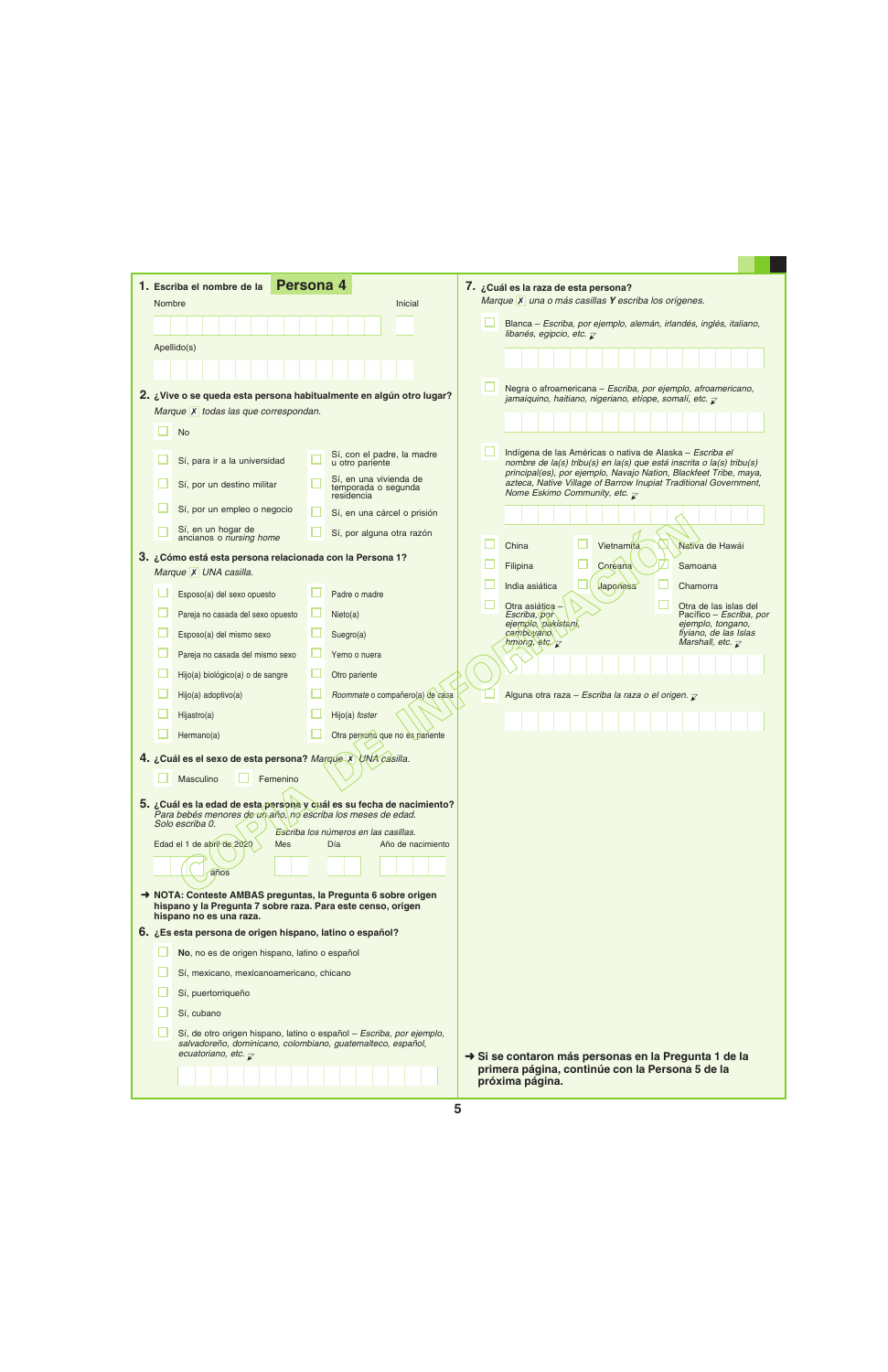|        | <b>Persona 3</b><br>1. Escriba el nombre de la                                                                                                                                    |                                                                  | 7. ¿Cuál es la raza de esta persona?                                                                                                                                                          |
|--------|-----------------------------------------------------------------------------------------------------------------------------------------------------------------------------------|------------------------------------------------------------------|-----------------------------------------------------------------------------------------------------------------------------------------------------------------------------------------------|
| Nombre |                                                                                                                                                                                   | Inicial                                                          | Marque X una o más casillas Y escriba los orígenes.                                                                                                                                           |
|        |                                                                                                                                                                                   |                                                                  | Blanca - Escriba, por ejemplo, alemán, irlandés, inglés, italiano,<br>libanés, egipcio, etc. $\overline{\mathcal{L}}$                                                                         |
|        | Apellido(s)                                                                                                                                                                       |                                                                  |                                                                                                                                                                                               |
|        |                                                                                                                                                                                   |                                                                  |                                                                                                                                                                                               |
|        | 2. ¿Vive o se queda esta persona habitualmente en algún otro lugar?                                                                                                               |                                                                  | Negra o afroamericana - Escriba, por ejemplo, afroamericano,<br>jamaiquino, haitiano, nigeriano, etíope, somalí, etc. $\bar{z}$                                                               |
|        | Marque X todas las que correspondan.                                                                                                                                              |                                                                  |                                                                                                                                                                                               |
|        | <b>No</b>                                                                                                                                                                         |                                                                  |                                                                                                                                                                                               |
|        | Sí, para ir a la universidad                                                                                                                                                      | Sí, con el padre, la madre<br>u otro pariente                    | Indígena de las Américas o nativa de Alaska - Escriba el<br>nombre de la(s) tribu(s) en la(s) que está inscrita o la(s) tribu(s)                                                              |
|        | Sí, por un destino militar                                                                                                                                                        | Sí, en una vivienda de<br>temporada o segunda<br>residencia      | principal(es), por ejemplo, Navajo Nation, Blackfeet Tribe, maya,<br>azteca, Native Village of Barrow Inupiat Traditional Government,<br>Nome Eskimo Community, etc. $\overline{\mathcal{L}}$ |
|        | Sí, por un empleo o negocio                                                                                                                                                       | Sí, en una cárcel o prisión                                      |                                                                                                                                                                                               |
|        | Sí, en un hogar de<br>ancianos o nursing home                                                                                                                                     | Sí, por alguna otra razón                                        | China                                                                                                                                                                                         |
|        | 3. ¿Cómo está esta persona relacionada con la Persona 1?                                                                                                                          |                                                                  | Vietnamita<br>Nativa de Hawái<br>Filipina<br>Coreana<br>Samoana                                                                                                                               |
|        | Marque X UNA casilla.                                                                                                                                                             |                                                                  | India asiática<br>Japonesa<br>Chamorra                                                                                                                                                        |
|        | Esposo(a) del sexo opuesto                                                                                                                                                        | Padre o madre                                                    | Otra asiática -<br>Otra de las islas del                                                                                                                                                      |
|        | Pareja no casada del sexo opuesto                                                                                                                                                 | Nieto(a)                                                         | Escriba, por<br>Pacífico – <i>Escriba, por</i><br>ejemplo, pakistaní,<br>ejemplo, tongano,                                                                                                    |
|        | Esposo(a) del mismo sexo                                                                                                                                                          | Suegro(a)                                                        | camboyano,<br>fiyiano, de las Islas<br>hmong, $etc.$<br>Marshall, etc. $\overline{\mathcal{L}}$                                                                                               |
|        | Pareja no casada del mismo sexo                                                                                                                                                   | Yerno o nuera                                                    |                                                                                                                                                                                               |
|        | Hijo(a) biológico(a) o de sangre                                                                                                                                                  | Otro pariente                                                    |                                                                                                                                                                                               |
|        | Hijo(a) adoptivo(a)                                                                                                                                                               | Roommate o compañero(a) de casa.                                 | Alguna otra raza - Escriba la raza o el origen.                                                                                                                                               |
|        | Hijastro(a)                                                                                                                                                                       | Hijo(a) foster                                                   |                                                                                                                                                                                               |
|        | Hermano(a)                                                                                                                                                                        | Otra persona que no es pariente                                  |                                                                                                                                                                                               |
|        | 4. ¿Cuál es el sexo de esta persona? Marque X UNA casilla.                                                                                                                        |                                                                  |                                                                                                                                                                                               |
|        | Masculino<br>Femenino                                                                                                                                                             |                                                                  |                                                                                                                                                                                               |
|        | 5. ¿Cuál es la edad de esta persona y cuál es su fecha de nacimiento?<br>Para bebés menores de un apo, no escriba los meses de edad.<br>Solo escriba 0.                           |                                                                  |                                                                                                                                                                                               |
|        | Edad el 1 de abril de 2020<br>Mes                                                                                                                                                 | Escriba los números en las casillas.<br>Día<br>Año de nacimiento |                                                                                                                                                                                               |
|        |                                                                                                                                                                                   |                                                                  |                                                                                                                                                                                               |
|        | años                                                                                                                                                                              |                                                                  |                                                                                                                                                                                               |
|        | A NOTA: Conteste AMBAS preguntas, la Pregunta 6 sobre origen<br>hispano y la Pregunta 7 sobre raza. Para este censo, origen<br>hispano no es una raza.                            |                                                                  |                                                                                                                                                                                               |
|        | 6. ¿Es esta persona de origen hispano, latino o español?                                                                                                                          |                                                                  |                                                                                                                                                                                               |
|        | No, no es de origen hispano, latino o español                                                                                                                                     |                                                                  |                                                                                                                                                                                               |
|        | Sí, mexicano, mexicanoamericano, chicano                                                                                                                                          |                                                                  |                                                                                                                                                                                               |
|        | Sí, puertorriqueño                                                                                                                                                                |                                                                  |                                                                                                                                                                                               |
|        | Sí, cubano                                                                                                                                                                        |                                                                  |                                                                                                                                                                                               |
|        | Sí, de otro origen hispano, latino o español - Escriba, por ejemplo,<br>salvadoreño, dominicano, colombiano, guatemalteco, español,<br>ecuatoriano, etc. $\overline{\mathcal{X}}$ |                                                                  | Si se contaron más personas en la Pregunta 1 de la                                                                                                                                            |
|        |                                                                                                                                                                                   |                                                                  | primera página, continúe con la Persona 4 de la<br>próxima página.                                                                                                                            |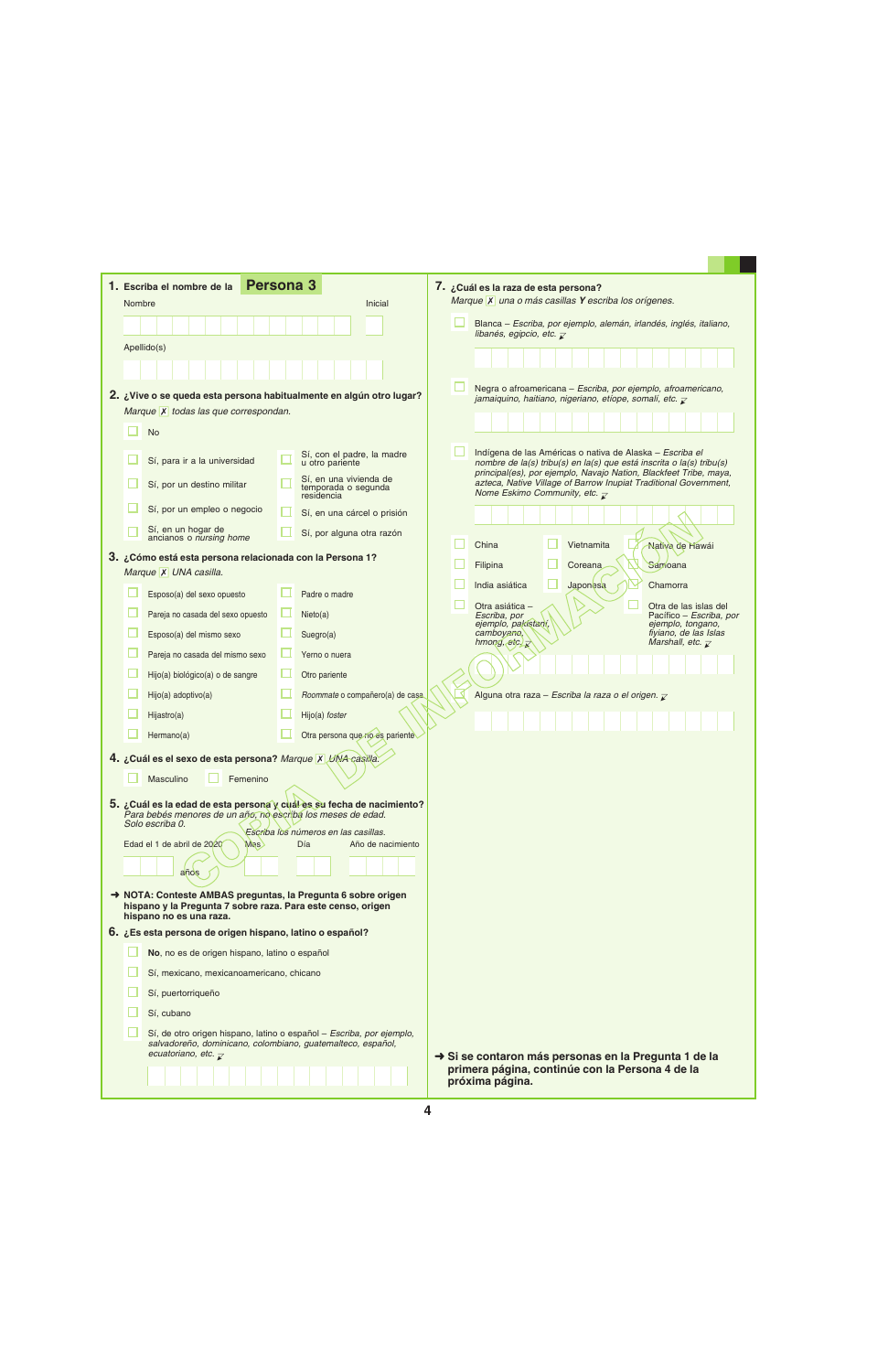|                                                                                                                                                         |                                      | <b>Persona 2</b><br>1. Escriba el nombre de la                                                                                                                                                                                          |  |                                                             |                                                                                                                                           | 7. ¿Cuál es la raza de esta persona?<br>Marque X una o más casillas Y escriba los orígenes.                                                                                                           |  |  |
|---------------------------------------------------------------------------------------------------------------------------------------------------------|--------------------------------------|-----------------------------------------------------------------------------------------------------------------------------------------------------------------------------------------------------------------------------------------|--|-------------------------------------------------------------|-------------------------------------------------------------------------------------------------------------------------------------------|-------------------------------------------------------------------------------------------------------------------------------------------------------------------------------------------------------|--|--|
|                                                                                                                                                         | Nombre<br>Inicial<br>Apellido(s)     |                                                                                                                                                                                                                                         |  |                                                             |                                                                                                                                           | Blanca - Escriba, por ejemplo, alemán, irlandés, inglés, italiano,<br>libanés, egipcio, etc. $\overline{\mathcal{L}}$                                                                                 |  |  |
|                                                                                                                                                         |                                      |                                                                                                                                                                                                                                         |  |                                                             |                                                                                                                                           |                                                                                                                                                                                                       |  |  |
|                                                                                                                                                         |                                      |                                                                                                                                                                                                                                         |  |                                                             |                                                                                                                                           |                                                                                                                                                                                                       |  |  |
|                                                                                                                                                         |                                      |                                                                                                                                                                                                                                         |  |                                                             |                                                                                                                                           |                                                                                                                                                                                                       |  |  |
|                                                                                                                                                         |                                      | 2. ¿Vive o se queda esta persona habitualmente en algún otro lugar?                                                                                                                                                                     |  |                                                             | Negra o afroamericana - Escriba, por ejemplo, afroamericano,<br>jamaiquino, haitiano, nigeriano, etíope, somalí, etc. $\bar{\mathcal{L}}$ |                                                                                                                                                                                                       |  |  |
|                                                                                                                                                         | Marque X todas las que correspondan. |                                                                                                                                                                                                                                         |  |                                                             |                                                                                                                                           |                                                                                                                                                                                                       |  |  |
|                                                                                                                                                         |                                      | <b>No</b>                                                                                                                                                                                                                               |  |                                                             |                                                                                                                                           |                                                                                                                                                                                                       |  |  |
|                                                                                                                                                         |                                      | Sí, para ir a la universidad                                                                                                                                                                                                            |  | Sí, con el padre, la madre<br>u otro pariente               |                                                                                                                                           | Indígena de las Américas o nativa de Alaska - Escriba el<br>nombre de la(s) tribu(s) en la(s) que está inscrita o la(s) tribu(s)<br>principal(es), por ejemplo, Navajo Nation, Blackfeet Tribe, maya, |  |  |
|                                                                                                                                                         |                                      | Sí, por un destino militar                                                                                                                                                                                                              |  | Sí, en una vivienda de<br>temporada o segunda<br>residencia |                                                                                                                                           | azteca, Native Village of Barrow Inupiat Traditional Government,<br>Nome Eskimo Community, etc. $\overline{\mathcal{L}}$                                                                              |  |  |
|                                                                                                                                                         |                                      | Sí, por un empleo o negocio                                                                                                                                                                                                             |  | Sí, en una cárcel o prisión                                 |                                                                                                                                           |                                                                                                                                                                                                       |  |  |
|                                                                                                                                                         |                                      | Sí, en un hogar de<br>ancianos o nursing home                                                                                                                                                                                           |  | Sí, por alguna otra razón                                   |                                                                                                                                           |                                                                                                                                                                                                       |  |  |
|                                                                                                                                                         |                                      | 3. ¿Cómo está esta persona relacionada con la Persona 1?                                                                                                                                                                                |  |                                                             |                                                                                                                                           | China<br>Vietnamita<br>Nativa de Hawái                                                                                                                                                                |  |  |
|                                                                                                                                                         |                                      | Marque X UNA casilla.                                                                                                                                                                                                                   |  |                                                             |                                                                                                                                           | Coreana<br>Filipina<br>Samoana                                                                                                                                                                        |  |  |
|                                                                                                                                                         |                                      | Esposo(a) del sexo opuesto                                                                                                                                                                                                              |  | Padre o madre                                               |                                                                                                                                           | India asiática<br>Japonesa<br>Chamorra                                                                                                                                                                |  |  |
|                                                                                                                                                         |                                      | Pareja no casada del sexo opuesto                                                                                                                                                                                                       |  | Nieto(a)                                                    |                                                                                                                                           | Otra asiática -<br>Otra de las islas del<br>Escriba, por<br>Pacífico – Escriba, por                                                                                                                   |  |  |
|                                                                                                                                                         |                                      | Esposo(a) del mismo sexo                                                                                                                                                                                                                |  | Suegro(a)                                                   |                                                                                                                                           | ejemplo, pakistaní,<br>ejemplo, tongano,<br>fiyiano, de las Islas<br>camboyano,                                                                                                                       |  |  |
|                                                                                                                                                         |                                      | Pareja no casada del mismo sexo                                                                                                                                                                                                         |  | Yerno o nuera                                               |                                                                                                                                           | Marshall, etc. $\overline{\mathcal{L}}$<br>hmong, etc $\overline{z}$                                                                                                                                  |  |  |
|                                                                                                                                                         |                                      | Hijo(a) biológico(a) o de sangre                                                                                                                                                                                                        |  | Otro pariente                                               |                                                                                                                                           |                                                                                                                                                                                                       |  |  |
|                                                                                                                                                         |                                      | Hijo(a) adoptivo(a)                                                                                                                                                                                                                     |  | Roommate o compañero(a) de casa.                            |                                                                                                                                           | Alguna otra raza - Escriba la raza o el origen. $\bar{z}$                                                                                                                                             |  |  |
|                                                                                                                                                         |                                      | Hijastro(a)                                                                                                                                                                                                                             |  | Hijo(a) foster                                              |                                                                                                                                           |                                                                                                                                                                                                       |  |  |
|                                                                                                                                                         |                                      | Hermano(a)                                                                                                                                                                                                                              |  | Otra persona que no es pariente                             |                                                                                                                                           |                                                                                                                                                                                                       |  |  |
|                                                                                                                                                         |                                      | 4. ¿Cuál es el sexo de esta persona? Marque X UNA casilla.                                                                                                                                                                              |  |                                                             |                                                                                                                                           |                                                                                                                                                                                                       |  |  |
| Masculino<br>Femenino                                                                                                                                   |                                      |                                                                                                                                                                                                                                         |  |                                                             |                                                                                                                                           |                                                                                                                                                                                                       |  |  |
|                                                                                                                                                         |                                      |                                                                                                                                                                                                                                         |  |                                                             |                                                                                                                                           |                                                                                                                                                                                                       |  |  |
| 5. ¿Cuál es la edad de esta persona y cuál es su fecha de nacimiento?<br>Para bebés menores de un año, no escriba los meses de edad.<br>Solo escriba 0. |                                      |                                                                                                                                                                                                                                         |  |                                                             |                                                                                                                                           |                                                                                                                                                                                                       |  |  |
| Escriba los números en las casillas.<br>Edad el 1 de abril de 2020<br>Día<br>Año de nacimiento<br>Mes                                                   |                                      |                                                                                                                                                                                                                                         |  |                                                             |                                                                                                                                           |                                                                                                                                                                                                       |  |  |
|                                                                                                                                                         |                                      |                                                                                                                                                                                                                                         |  |                                                             |                                                                                                                                           |                                                                                                                                                                                                       |  |  |
| años                                                                                                                                                    |                                      |                                                                                                                                                                                                                                         |  |                                                             |                                                                                                                                           |                                                                                                                                                                                                       |  |  |
| A NOTA: Conteste AMBAS preguntas, la Pregunta 6 sobre origen<br>hispano y la Pregunta 7 sobre raza. Para este censo, origen                             |                                      |                                                                                                                                                                                                                                         |  |                                                             |                                                                                                                                           |                                                                                                                                                                                                       |  |  |
|                                                                                                                                                         |                                      | hispano no es una raza.<br>6. ¿Es esta persona de origen hispano, latino o español?                                                                                                                                                     |  |                                                             |                                                                                                                                           |                                                                                                                                                                                                       |  |  |
| No, no es de origen hispano, latino o español                                                                                                           |                                      |                                                                                                                                                                                                                                         |  |                                                             |                                                                                                                                           |                                                                                                                                                                                                       |  |  |
|                                                                                                                                                         |                                      | Sí, mexicano, mexicanoamericano, chicano                                                                                                                                                                                                |  |                                                             |                                                                                                                                           |                                                                                                                                                                                                       |  |  |
|                                                                                                                                                         |                                      | Sí, puertorriqueño                                                                                                                                                                                                                      |  |                                                             |                                                                                                                                           |                                                                                                                                                                                                       |  |  |
|                                                                                                                                                         |                                      | Sí, cubano                                                                                                                                                                                                                              |  |                                                             |                                                                                                                                           |                                                                                                                                                                                                       |  |  |
|                                                                                                                                                         |                                      | Sí, de otro origen hispano, latino o español - Escriba, por ejemplo,<br>salvadoreño, dominicano, colombiano, guatemalteco, español,<br>ecuatoriano, etc. $\overline{\mathcal{X}}$<br>Si se contaron más personas en la Pregunta 1 de la |  |                                                             |                                                                                                                                           |                                                                                                                                                                                                       |  |  |
|                                                                                                                                                         |                                      |                                                                                                                                                                                                                                         |  |                                                             |                                                                                                                                           | primera página, continúe con la Persona 3 de la<br>próxima página.                                                                                                                                    |  |  |

a ka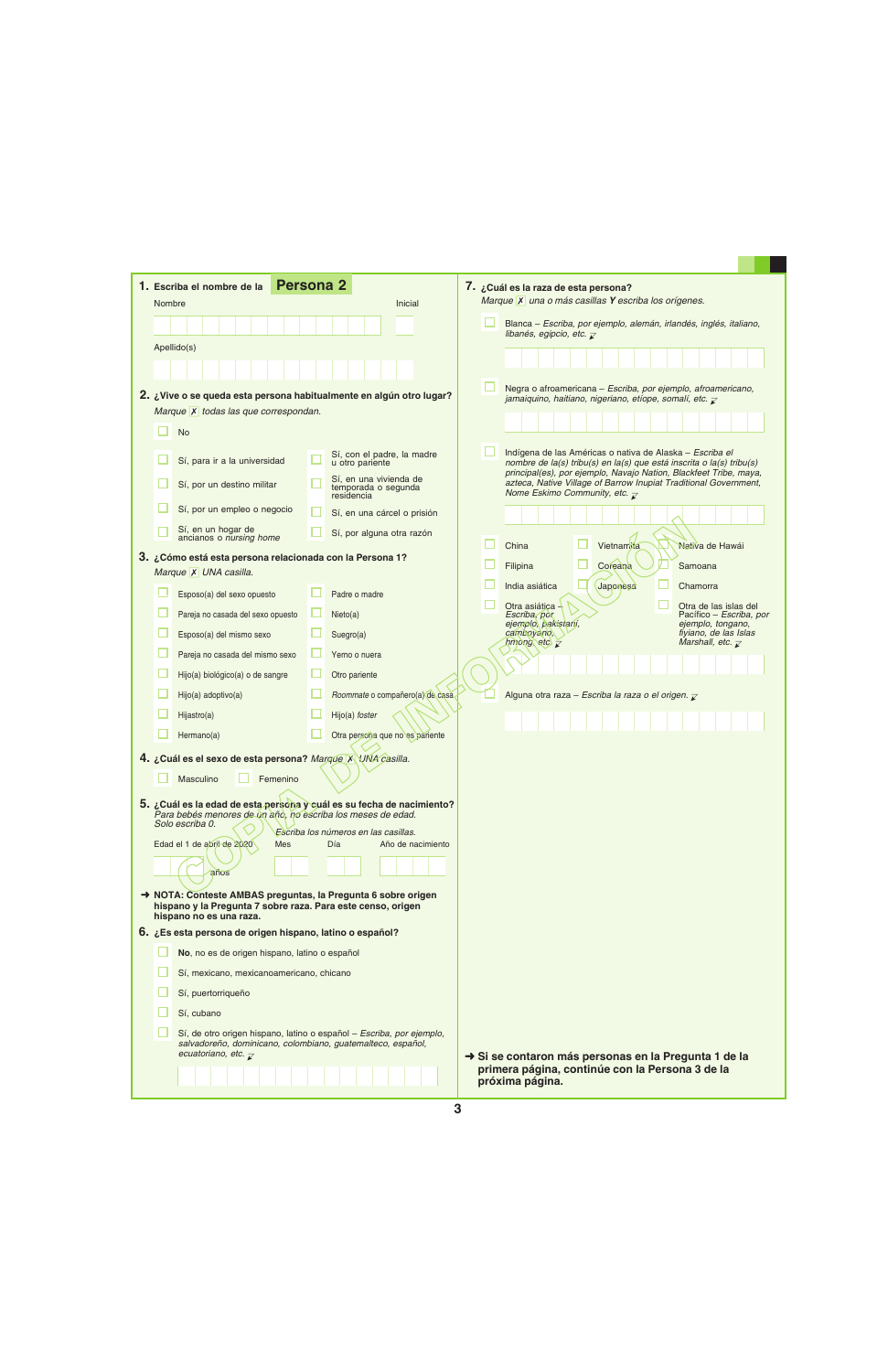| <b>Persona 1</b>                                                                                                                                                                                                                                                                                                                                                                                                                                                                                                                                                                                                                                                                                                                                                                                                                       |                                                                                                                                                                                                                                                                                                                                                                                                                                              |
|----------------------------------------------------------------------------------------------------------------------------------------------------------------------------------------------------------------------------------------------------------------------------------------------------------------------------------------------------------------------------------------------------------------------------------------------------------------------------------------------------------------------------------------------------------------------------------------------------------------------------------------------------------------------------------------------------------------------------------------------------------------------------------------------------------------------------------------|----------------------------------------------------------------------------------------------------------------------------------------------------------------------------------------------------------------------------------------------------------------------------------------------------------------------------------------------------------------------------------------------------------------------------------------------|
| 5. Por favor, provea información para cada persona que vive aquí.<br>Si hay alguien que vive aquí que paga el alquiler (renta) o es<br>propietario de esta vivienda, comience la lista con él o ella como<br>la Persona 1. Si el propietario o la persona que paga el alquiler<br>(renta) no vive aquí, comience la lista con cualquier adulto que<br>viva aquí como la Persona 1.<br>¿Cuál es el nombre de la Persona 1? Escriba el nombre a<br>continuación.<br>Inicial<br>Nombre                                                                                                                                                                                                                                                                                                                                                    | 9. ¿Cuál es la raza de la Persona 1?<br>Marque X una o más casillas Y escriba los orígenes.<br>Blanca - Escriba, por ejemplo, alemán, irlandés, inglés, italiano,<br>libanés, egipcio, etc. $\overline{\mathcal{L}}$<br>Negra o afroamericana - Escriba, por ejemplo, afroamericano,<br>jamaiquino, haitiano, nigeriano, etíope, somalí, etc. $\bar{\mathcal{L}}$                                                                            |
|                                                                                                                                                                                                                                                                                                                                                                                                                                                                                                                                                                                                                                                                                                                                                                                                                                        |                                                                                                                                                                                                                                                                                                                                                                                                                                              |
| Apellido(s)                                                                                                                                                                                                                                                                                                                                                                                                                                                                                                                                                                                                                                                                                                                                                                                                                            | Indígena de las Américas o nativa de Alaska - Escriba el<br>nombre de la(s) tribu(s) en la(s) que está inscrita e la(s) tribu(s)<br>principal(es), por ejemplo, Navajo Nation, Blackfeet Tribe, maya,<br>azteca, Native Village of Barrow Inupiat Traditional Government,<br>Nome Eskimo Community, etc. $\rightarrow$                                                                                                                       |
| 6. ¿Cuál es el sexo de la Persona 1? Marque X UNA casilla.                                                                                                                                                                                                                                                                                                                                                                                                                                                                                                                                                                                                                                                                                                                                                                             |                                                                                                                                                                                                                                                                                                                                                                                                                                              |
| Masculino<br>Femenino<br>7. ¿Cuál es la edad de la Persona 1 y cuál es su fecha de nacimiento?<br>Para bebés menores de un año, no escriba los meses de edad.<br>Solo escriba 0.<br>Escriba los números en las casillas.<br>Edad el 1 de abril de 2020<br>Mes<br>Día<br>Año de nacimiento<br>años<br>→ NOTA: Conteste AMBAS preguntas, la Pregunta 8 sobre origen<br>hispano y la Pregunta 9 sobre raza. Para este censo, origen<br>hispano no es una raza.<br>8. ¿Es la Persona 1 de origen hispano, latino o español?<br>No, no es de origen hispano, latino o español<br>Sí, mexicano, mexicanoamericano, chicano<br>Sí, puertorriqueño<br>Sí, cubano<br>Sí, de otro origen hispano, latino o español - Escriba, por ejemplo,<br>salvadoreño, dominicano, colombiano, guatemalteco, español,<br>ecuatoriano, etc. $\overline{\chi}$ | Vietnamita<br>China<br>Nativa de Hawái<br>Filipina<br>Coreana<br>Samoana<br>india asiática<br>Japonesa<br>Chamorra<br>Otra asiática -<br>Otra de las islas del<br>Escriba, por<br>Pacífico – Escriba, por<br>ejemplo, pakistaní,<br>ejemplo, tongano,<br>fiyiano, de las Islas<br>camboyano,<br>Marshall, etc. $\overline{\mathcal{K}}$<br>hmong, etc. $\overline{\mathbf{z}}$<br>Alguna otra raza - Escriba la raza o el origen. $\sqrt{2}$ |
|                                                                                                                                                                                                                                                                                                                                                                                                                                                                                                                                                                                                                                                                                                                                                                                                                                        | Si se contaron más personas en la Pregunta 1 de la<br>primera página, continúe con la Persona 2 de la<br>próxima página.                                                                                                                                                                                                                                                                                                                     |